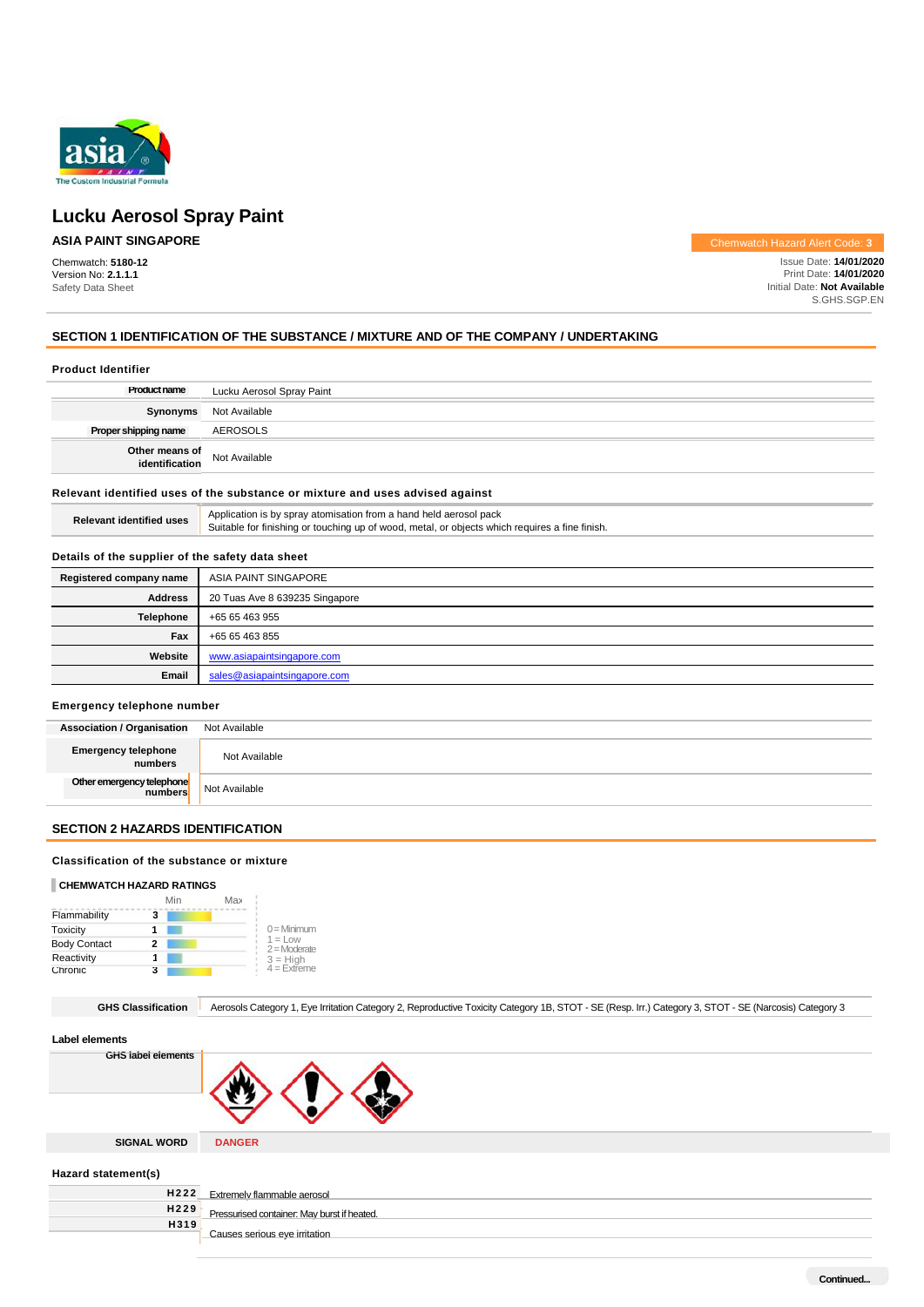|                                              | 1360 May damage fertility or the unborn child |  |
|----------------------------------------------|-----------------------------------------------|--|
| H335                                         | May cause respiratory irritation              |  |
| H336                                         | May cause drowsiness or dizziness             |  |
| <b>Precautionary statement(s) Prevention</b> |                                               |  |
| P201                                         | Obtain special instructions before use.       |  |
|                                              |                                               |  |

| P210             | Keep away from heat, hot surfaces, sparks, open flames and other ignition sources. No smoking. |  |
|------------------|------------------------------------------------------------------------------------------------|--|
| P <sub>211</sub> | Do not spray on an open flame or other ignition source.                                        |  |
| P <sub>251</sub> | Do not pierce or burn, even after use.                                                         |  |
| P <sub>271</sub> | Use only outdoors or in a well-ventilated area.                                                |  |
| P280             | Wear protective gloves/protective clothing/eye protection/face protection.                     |  |
| P <sub>261</sub> | Avoid breathing dust/fume/gas/mist/vapours/spray.                                              |  |

# **Precautionary statement(s) Response**

| P308+P313      | IF exposed or concerned: Get medical advice/attention.                                                                           |
|----------------|----------------------------------------------------------------------------------------------------------------------------------|
| P305+P351+P338 | IF IN EYES: Rinse cautiously with water for several minutes. Remove contact lenses, if present and easy to do. Continue rinsing. |
|                | P312 Call a POISON CENTER/doctor/physician/first aider/if you feel unwell.                                                       |
| P337+P313      | If eye irritation persists: Get medical advice/attention.                                                                        |
|                | <b>P304+P340</b> IF INHALED: Remove person to fresh air and keep comfortable for breathing.                                      |

# **Precautionary statement(s) Storage**

|           | $P$ 405 Store locked up.                                                     |
|-----------|------------------------------------------------------------------------------|
| P410+P412 | Protect from sunlight. Do not expose to temperatures exceeding 50 °C/122 °F. |
|           | P403+P233 Store in a well-ventilated place. Keep container tightly closed.   |

# **Precautionary statement(s) Disposal**

| P501    | Dispose of contents/container in accordance with local regulations. |
|---------|---------------------------------------------------------------------|
| _______ |                                                                     |

# **SECTION 3 COMPOSITION / INFORMATION ON INGREDIENTS**

# **Substances**

See section below for composition of Mixtures

# **Mixtures**

| <b>CAS No</b> | %[weight] | Name                                       |
|---------------|-----------|--------------------------------------------|
| 78-93-3       | $30$      | methyl ethyl ketone                        |
| 67-64-1       | $30$      | acetone                                    |
| 111-15-9      | < 10      | 2-ethoxyethyl acetate                      |
| 108-88-3      | <10       | toluene                                    |
| 115-10-6      | $30$      | dimethyl ether                             |
|               | balance   | Ingredients determined not to be hazardous |

# **SECTION 4 FIRST AID MEASURES**

# **Description of first aid measures**

|                     | If aerosols come in contact with the eyes:                                                                                                                                                                                                                                                                                                                                                                                                                                                                                   |
|---------------------|------------------------------------------------------------------------------------------------------------------------------------------------------------------------------------------------------------------------------------------------------------------------------------------------------------------------------------------------------------------------------------------------------------------------------------------------------------------------------------------------------------------------------|
| <b>Eye Contact</b>  | . Immediately hold the eyelids apart and flush the eye continuously for at least 15 minutes with fresh running water.<br>Ensure complete irrigation of the eye by keeping eyelids apart and away from eye and moving the eyelids by occasionally lifting the upper and lower lids.<br>Transport to hospital or doctor without delay.<br>Removal of contact lenses after an eye injury should only be undertaken by skilled personnel.<br>If solids or aerosol mists are deposited upon the skin:                             |
| <b>Skin Contact</b> | Flush skin and hair with running water (and soap if available).<br>Remove any adhering solids with industrial skin cleansing cream.<br><b>DO NOT</b> use solvents.<br>Seek medical attention in the event of irritation.                                                                                                                                                                                                                                                                                                     |
| Inhalation          | If aeresels, fumes or combustion products are inhaled:<br>Remove to fresh air.<br>" Lay patient down. Keep warm and rested.<br>Prostheses such as false teeth, which may block airway, should be removed, where possible, prior to initiating first aid procedures.<br>If breathing is shallow or has stopped, ensure clear airway and apply resuscitation, preferably with a demand valve resuscitator, bag-valve mask device, or<br>pocket mask as trained. Perform CPR if necessary.<br>Transport to hospital, or doctor. |
| Ingestion           | Not considered a normal route of entry.<br>If spontaneous vomiting appears imminent or occurs, hold patient's head down, lower than their hips to help avoid possible aspiration of vomitus.                                                                                                                                                                                                                                                                                                                                 |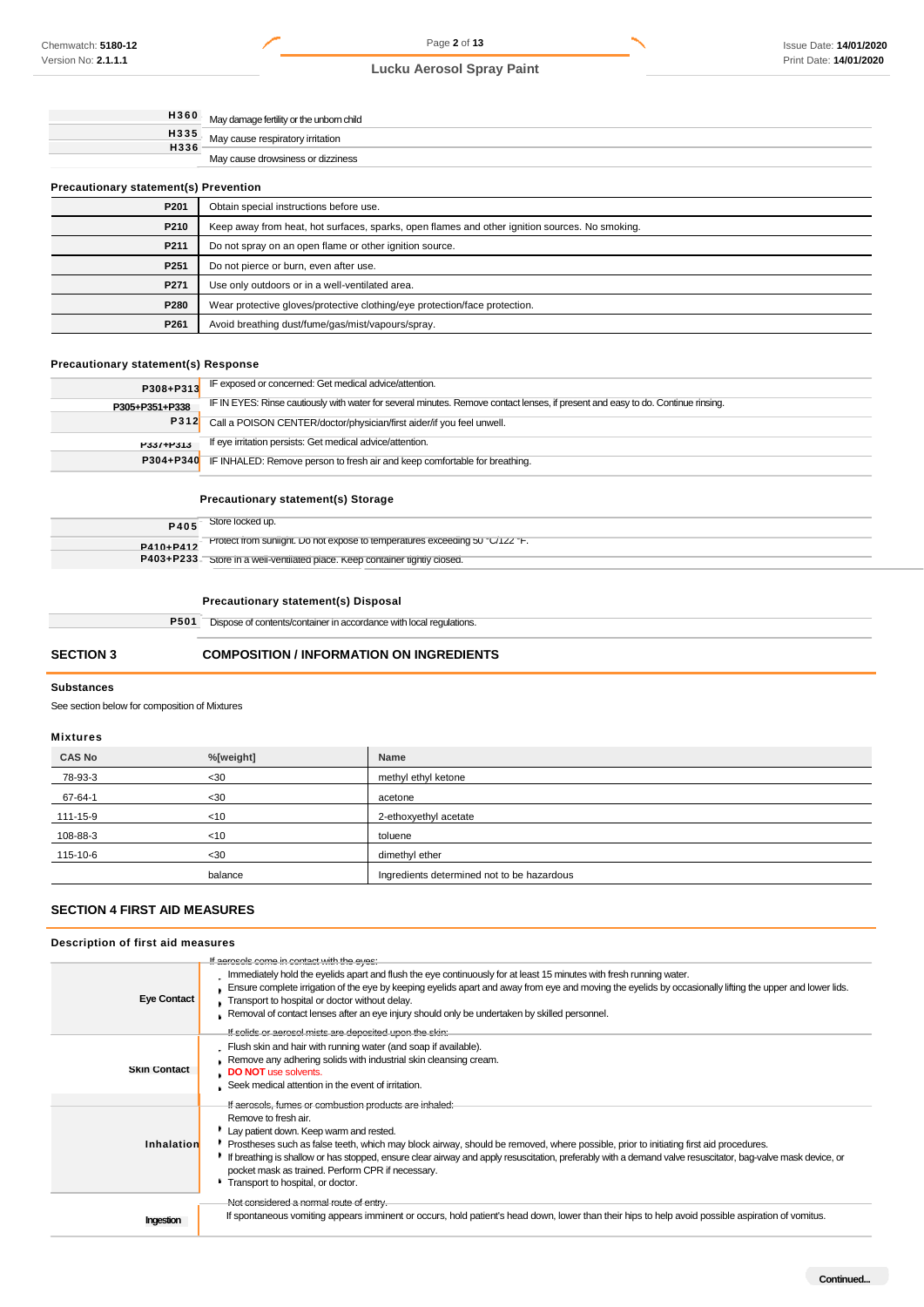#### **Indication of any immediate medical attention and special treatment needed**

Followed acute or short term repeated exposures to ethylene glycol monoalkyl ethers and their acetates:

- Hepatic metabolism produces ethylene glycol as a metabolite.
- Clinical presentation, following severe intoxication, resembles that of ethylene glycol exposures.
- Monitoring the urinary excretion of the alkoxyacetic acid metabolites may be a useful indication of exposure. [Ellenhorn and Barceloux: Medical Toxicology]

#### Treat symptomatically.

- For acute or short term repeated exposures to ethylene glycol:
	- Early treatment of ingestion is important. Ensure emesis is satisfactory.
	- Test and correct for metabolic acidosis and hypocalcaemia.
	- Apply sustained diuresis when possible with hypertonic mannitol.
	- Evaluate renal status and begin haemodialysis if indicated. [I.L.O]
	- Rapid absorption is an indication that emesis or lavage is effective only in the first few hours. Cathartics and charcoal are generally not effective.
	- Correct acidosis, fluid/electrolyte balance and respiratory depression in the usual manner. Systemic acidosis (below 7.2) can be treated with intravenous sodium bicarbonate solution.
	- Ethanol therapy prolongs the half-life of ethylene glycol and reduces the formation of toxic metabolites.
	- Pyridoxine and thiamine are cofactors for ethylene glycol metabolism and should be given (50 to 100 mg respectively) intramuscularly, four times per day for 2 days.
	- Magnesium is also a cofactor and should be replenished. The status of 4-methylpyrazole, in the treatment regime, is still uncertain. For clearance of the material and its metabolites, haemodialysis is much superior to peritoneal dialysis.

#### [Ellenhorn and Barceloux: Medical Toxicology]

It has been suggested that there is a need for establishing a new biological exposure limit before a workshift that is clearly below 100 mmol ethoxy-acetic acids per mole creatinine in morning urine of people occupationally exposed to ethylene glycol ethers. This arises from the finding that an increase in urinary stones may be associated with such exposures. *Laitinen J., et al: Occupational & Environmental Medicine 1996; 53, 595-600*  for lower alkyl ethers:

-------------

# BASIC TREATMENT

- . . . . . . . . . . . . . . **Establish a patent airway with suction where necessary.**
- 
- Watch for signs of respiratory insufficiency and assist ventilation as necessary. Administer oxygen by non-rebreather mask at 10 to 15 l/min.
- 
- A low-stimulus environment must be maintained.
- **Monitor and treat, where necessary, for shock.**
- Anticipate and treat, where necessary, for seizures. DO NOT use emetics. Where ingestion is suspected rinse mouth and give up to 200 ml water (5 ml/kg recommended) for dilution where patient is able to swallow, has a strong gag reflex and
- does not drool.

#### ----------ADVANCED TREATMENT

- 
- Consider orotracheal or nasotracheal intubation for airway control in unconscious patient or where respiratory arrest has occurred.
- Positive-pressure ventilation using a bag-valve mask might be of use.
- Monitor and treat, where necessary, for arrhythmias.
- Start an IV D5W TKO. If signs of hypovolaemia are present use lactated Ringers solution. Fluid overload might create complications.
- Drug therapy should be considered for pulmonary oedema.
- Hypotension without signs of hypovolaemia may require vasopressors.
- Treat seizures with diazepam.

Proparacaine hydrochloride should be used to assist eye irrigation.

- EMERGENCY DEPARTMENT
- Laboratory analysis of complete blood count, serum electrolytes, BUN, creatinine, glucose, urinalysis, baseline for serum aminotransferases (ALT and AST), calcium, phosphorus and magnesium, may assist in establishing a treatment regime. Other useful analyses include anion and osmolar gaps, arterial blood gases (ABGs), chest radiographs and electrocardiograph. l,
- Ethers may produce anion gap acidosis. Hyperventilation and bicarbonate therapy might be indicated.
- Haemodialysis might be considered in patients with impaired renal function.
- Consult a toxicologist as necessary.

*BRONSTEIN, A.C. and CURRANCE, P.L.* 

*EMERGENCY CARE FOR HAZARDOUS MATERIALS EXPOSURE: 2nd Ed. 1994* 

For acute or short term repeated exposures to acetone:

- Symptoms of acetone exposure approximate ethanol intoxication.
- About 20% is expired by the lungs and the rest is metabolised. Alveolar air half-life is about 4 hours following two hour inhalation at levels near the Exposure Standard; in overdose, saturable metabolism and limited clearance, prolong the elimination half-life to 25-30 hours.
- \* There are no known antidotes and treatment should involve the usual methods of decontamination followed by supportive care.

#### [Ellenhorn and Barceloux: Medical Toxicology]

# **Management:**

Measurement of serum and urine acetone concentrations may be useful to monitor the severity of ingestion or inhalation.

Inhalation Management:

- Maintain a clear airway, give humidified oxygen and ventilate if necessary.
- If respiratory irritation occurs, assess respiratory function and, if necessary, perform chest X-rays to check for chemical pneumonitis.
- Consider the use of steroids to reduce the inflammatory response.
- Treat pulmonary oedema with PEEP or CPAP ventilation.
- Dermal Management:
- Remove any remaining contaminated clothing, place in double sealed, clear bags, label and store in secure area away from patients and staff.
- In Irrigate with copious amounts of water.
- An emollient may be required.
- Eye Management:
- Irrigate thoroughly with running water or saline for 15 minutes.
- Stain with fluorescein and refer to an ophthalmologist if there is any uptake of the stain.
- Oral Management:
- No **GASTRIC LAVAGE OR EMETIC**
- Encourage oral fluids.
- Systemic Management:
- Monitor blood glucose and arterial pH.
- Ventilate if respiratory depression occurs.
- If patient unconscious, monitor renal function.
- Symptomatic and supportive care.
- The Chemical Incident Management Handbook:

Guy's and St. Thomas' Hospital Trust, 2000

BIOLOGICAL EXPOSURE INDEX

These represent the determinants observed in specimens collected from a healthy worker exposed at the Exposure Standard (ES or TLV): Determinant Comments Comments Comments Comments Sampling Time Index Index Comments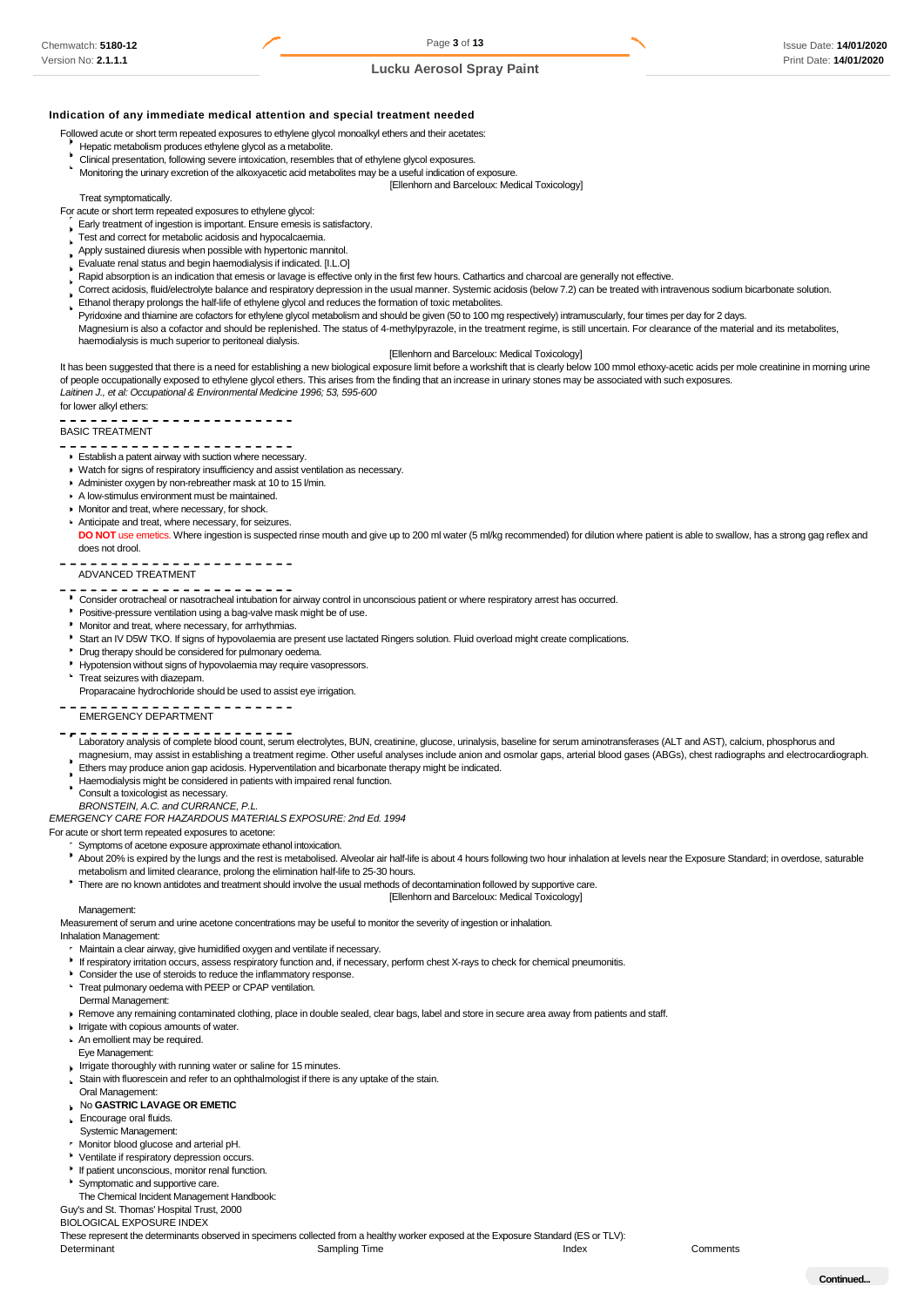| Chemwatch: 5180-12                                                           |                                                                                                                                                                                                                             | Page 4 of 13                                                                                                                                                                                                                                                                                                                                                                                                                                                                                                                                                                                                                                                                                                                                               |         |           | Issue Date: 14/01/2020                                                                                                                                      |
|------------------------------------------------------------------------------|-----------------------------------------------------------------------------------------------------------------------------------------------------------------------------------------------------------------------------|------------------------------------------------------------------------------------------------------------------------------------------------------------------------------------------------------------------------------------------------------------------------------------------------------------------------------------------------------------------------------------------------------------------------------------------------------------------------------------------------------------------------------------------------------------------------------------------------------------------------------------------------------------------------------------------------------------------------------------------------------------|---------|-----------|-------------------------------------------------------------------------------------------------------------------------------------------------------------|
| Version No: 2.1.1.1                                                          |                                                                                                                                                                                                                             | <b>Lucku Aerosol Spray Paint</b>                                                                                                                                                                                                                                                                                                                                                                                                                                                                                                                                                                                                                                                                                                                           |         |           | Print Date: 14/01/2020                                                                                                                                      |
| Acetone in urine                                                             |                                                                                                                                                                                                                             | End of shift                                                                                                                                                                                                                                                                                                                                                                                                                                                                                                                                                                                                                                                                                                                                               | 50 mg/L | <b>NS</b> |                                                                                                                                                             |
| NS: Non-specific determinant; also observed after exposure to other material |                                                                                                                                                                                                                             |                                                                                                                                                                                                                                                                                                                                                                                                                                                                                                                                                                                                                                                                                                                                                            |         |           |                                                                                                                                                             |
| <b>SECTION 5 FIREFIGHTING MEASURES</b>                                       |                                                                                                                                                                                                                             |                                                                                                                                                                                                                                                                                                                                                                                                                                                                                                                                                                                                                                                                                                                                                            |         |           |                                                                                                                                                             |
| <b>Precautions for safe handling</b><br><b>Extinguishing media</b>           |                                                                                                                                                                                                                             |                                                                                                                                                                                                                                                                                                                                                                                                                                                                                                                                                                                                                                                                                                                                                            |         |           |                                                                                                                                                             |
|                                                                              | Alcohol stable foam.                                                                                                                                                                                                        |                                                                                                                                                                                                                                                                                                                                                                                                                                                                                                                                                                                                                                                                                                                                                            |         |           |                                                                                                                                                             |
|                                                                              | Dry chemical powder.<br>BCF (where regulations permit).<br>Carbon dioxide.<br>Water spray or fog - Large fires only.<br><b>SMALL FIRE:</b><br>Water spray, dry chemical or CO2<br><b>LARGE FIRE:</b><br>Water spray or fog. |                                                                                                                                                                                                                                                                                                                                                                                                                                                                                                                                                                                                                                                                                                                                                            |         |           |                                                                                                                                                             |
| Special hazards arising from the substrate or mixture                        |                                                                                                                                                                                                                             |                                                                                                                                                                                                                                                                                                                                                                                                                                                                                                                                                                                                                                                                                                                                                            |         |           |                                                                                                                                                             |
| <b>Fire Incompatibility</b>                                                  |                                                                                                                                                                                                                             | Avoid contamination with oxidising agents i.e. nitrates, oxidising acids, chlorine bleaches, pool chlorine etc. as ignition may result                                                                                                                                                                                                                                                                                                                                                                                                                                                                                                                                                                                                                     |         |           |                                                                                                                                                             |
| <b>Advice for firefighters</b>                                               |                                                                                                                                                                                                                             |                                                                                                                                                                                                                                                                                                                                                                                                                                                                                                                                                                                                                                                                                                                                                            |         |           |                                                                                                                                                             |
| <b>Fire Fighting</b>                                                         | May be violently or explosively reactive.                                                                                                                                                                                   | Alert Fire Brigade and tell them location and nature of hazard.<br>Wear breathing apparatus plus protective gloves.<br>Prevent, by any means available, spillage from entering drains or water course.<br>If safe, switch off electrical equipment until vapour fire hazard removed.<br>Use water delivered as a fine spray to control fire and cool adjacent area.<br>DO NOT approach containers suspected to be hot.<br>Cool fire exposed containers with water spray from a protected location.<br>If safe to do so, remove containers from path of fire.<br>Equipment should be thoroughly decontaminated after use.                                                                                                                                   |         |           |                                                                                                                                                             |
| <b>Fire/Explosion Hazard</b>                                                 | Liquid and vapour are highly flammable.<br>Vapour forms an explosive mixture with air.<br>the formation of potentially explosive peroxides.                                                                                 | Severe fire hazard when exposed to heat or flame.<br>Severe explosion hazard, in the form of vapour, when exposed to flame or spark.<br>▶ Vapour may travel a considerable distance to source of ignition.<br>Heating may cause expansion or decomposition with violent container rupture.<br>Aerosol cans may explode on exposure to naked flames.<br>Rupturing containers may rocket and scatter burning materials.<br>Hazards may not be restricted to pressure effects.<br>May emit acrid, poisonous or corrosive fumes.<br>On combustion, may emit toxic fumes of carbon monoxide (CO).<br>substance: Closed containers may rupture due to pressure buildup under fire conditions. WARNING: Long standing in contact with air and light may result in |         |           | Combustion products include:, carbon monoxide (CO), carbon dioxide (CO2), other pyrolysis products typical of burning organic material Contains low boiling |
| <b>SECTION 6 ACCIDENTAL RELEASE MEASURES</b>                                 |                                                                                                                                                                                                                             |                                                                                                                                                                                                                                                                                                                                                                                                                                                                                                                                                                                                                                                                                                                                                            |         |           |                                                                                                                                                             |
| Personal precautions, protective equipment and emergency procedures          |                                                                                                                                                                                                                             |                                                                                                                                                                                                                                                                                                                                                                                                                                                                                                                                                                                                                                                                                                                                                            |         |           |                                                                                                                                                             |
| <b>Minor Spills</b>                                                          | * Clean up all spills immediately.<br>* Wipe up.                                                                                                                                                                            | * Avoid breathing vapours and contact with skin and eyes.<br>* Wear protective clothing, impervious gloves and safety glasses.<br>Shut off all possible sources of ignition and increase ventilation.<br>If safe, damaged cans should be placed in a container outdoors, away from all ignition sources, until pressure has dissipated.<br>Undamaged cans should be gathered and stowed safely.                                                                                                                                                                                                                                                                                                                                                            |         |           |                                                                                                                                                             |
| <b>Major Spills</b>                                                          | Clear area of personnel and move upwind.<br>May be violently or explosively reactive.<br>No smoking, naked lights or ignition sources.<br>Increase ventilation.<br>Stop leak if safe to do so.                              | Alert Fire Brigade and tell them location and nature of hazard.<br>Wear breathing apparatus plus protective gloves.<br>Prevent, by any means available, spillage from entering drains or water courses<br>Water spray or fog may be used to disperse / absorb vapour.<br>Absorb or cover spill with sand, earth, inert materials or vermiculite.                                                                                                                                                                                                                                                                                                                                                                                                           |         |           |                                                                                                                                                             |

Collect residues and seal in labelled drums for disposal.

If safe, damaged cans should be placed in a container outdoors, away from ignition sources, until pressure has dissipated.

Personal Protective Equipment advice is contained in Section 8 of the SDS.

Undamaged cans should be gathered and stowed safely.

# **SECTION 7 HANDLING AND STORAGE**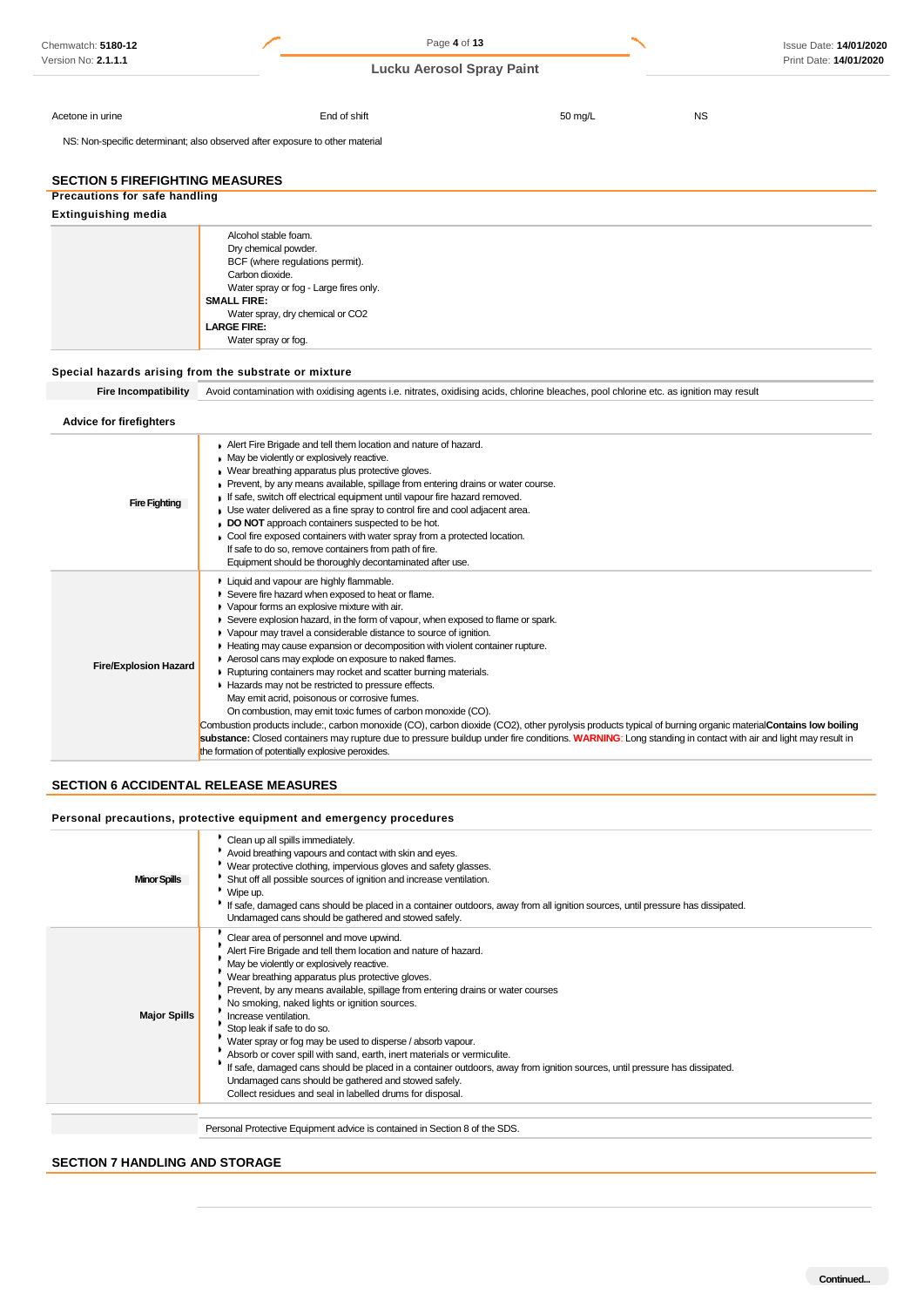| Safe handling | <b>DO NOT</b> allow clothing wet with material to stay in contact with skin<br>Avoid all personal contact, including inhalation.<br>Wear protective clothing when risk of exposure occurs. |
|---------------|--------------------------------------------------------------------------------------------------------------------------------------------------------------------------------------------|
|               |                                                                                                                                                                                            |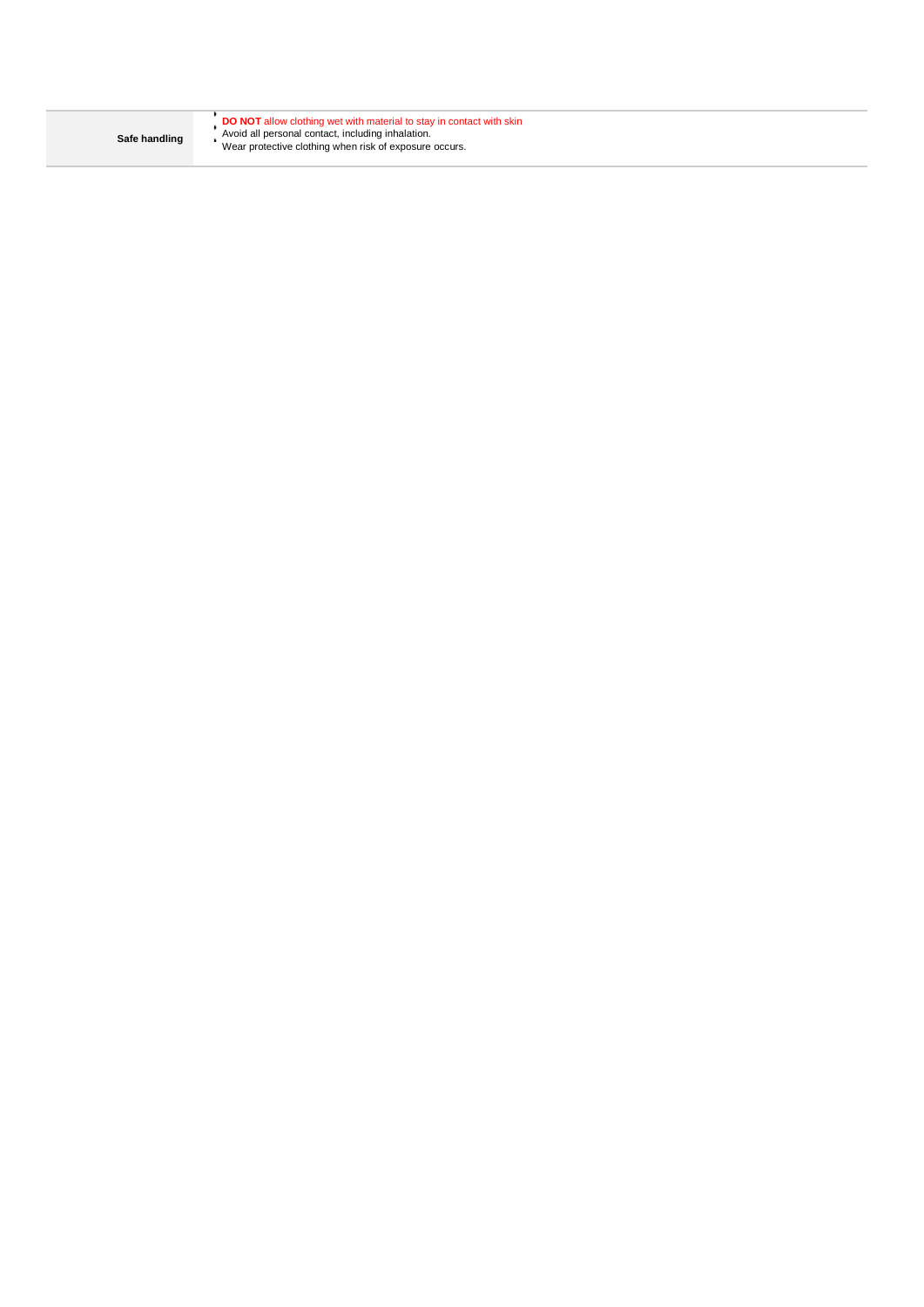Chemwatch: **5180-12**  Version No: **2.1.1.1**

# **Lucku Aerosol Spray Paint**

|                   | Use in a well-ventilated area.                                                                                                                                                                                |
|-------------------|---------------------------------------------------------------------------------------------------------------------------------------------------------------------------------------------------------------|
|                   | Prevent concentration in hollows and sumps.                                                                                                                                                                   |
|                   | <b>DO NOT</b> enter confined spaces until atmosphere has been checked.                                                                                                                                        |
|                   | Avoid smoking, naked lights or ignition sources.                                                                                                                                                              |
|                   | Avoid contact with incompatible materials.                                                                                                                                                                    |
|                   | When handling, DO NOT eat, drink or smoke.                                                                                                                                                                    |
|                   | DO NOT incinerate or puncture aerosol cans.                                                                                                                                                                   |
|                   | DO NOT spray directly on humans, exposed food or food utensils.                                                                                                                                               |
|                   | Avoid physical damage to containers.                                                                                                                                                                          |
|                   | Always wash hands with soap and water after handling.                                                                                                                                                         |
|                   | Work clothes should be laundered separately.                                                                                                                                                                  |
|                   | Use good occupational work practice.                                                                                                                                                                          |
|                   | Observe manufacturer's storage and handling recommendations contained within this SDS.                                                                                                                        |
|                   | Atmosphere should be regularly checked against established exposure standards to ensure safe working conditions are maintained.                                                                               |
|                   | Keep dry to avoid corrosion of cans. Corrosion may result in container perforation and internal pressure may eject contents of can<br>Store in original containers in approved flammable liquid storage area. |
|                   | DO NOT store in pits, depressions, basements or areas where vapours may be trapped.                                                                                                                           |
|                   | No smoking, naked lights, heat or ignition sources.                                                                                                                                                           |
|                   | Keep containers securely sealed. Contents under pressure.                                                                                                                                                     |
|                   | Store away from incompatible materials.                                                                                                                                                                       |
| Other information | Store in a cool, dry, well ventilated area.                                                                                                                                                                   |
|                   | Avoid storage at temperatures higher than 40 deg C.                                                                                                                                                           |
|                   | Store in an upright position.                                                                                                                                                                                 |
|                   | Protect containers against physical damage.                                                                                                                                                                   |
|                   | Check regularly for spills and leaks.                                                                                                                                                                         |
|                   | Observe manufacturer's storage and handling recommendations contained within this SDS.                                                                                                                        |
|                   |                                                                                                                                                                                                               |

### **Conditions for safe storage, including any incompatibilities**

| Suitable container      | Aerosol dispenser.<br>Check that containers are clearly labelled. |
|-------------------------|-------------------------------------------------------------------|
| Storage incompatibility | Avoid strong bases.<br>Avoid reaction with oxidising agents       |

# **SECTION 8 EXPOSURE CONTROLS / PERSONAL PROTECTION**

# **Control parameters**

# **OCCUPATIONAL EXPOSURE LIMITS (OEL)**

# **INGREDIENT DATA**

| Source                                                                 | Ingredient            | <b>Material name</b>                  | <b>TWA</b>                            | <b>STEL</b>              | Peak          | <b>Notes</b>  |
|------------------------------------------------------------------------|-----------------------|---------------------------------------|---------------------------------------|--------------------------|---------------|---------------|
| Singapore Permissible<br><b>Exposure Limits of Toxic</b><br>Substances | methyl ethyl ketone   | Methyl ethyl ketone (MEK, 2-Butanone) | 590 mg/m3 / 200 ppm                   | 300 mg/m3 / 885 ppm      | Not Available | Not Available |
| Singapore Permissible<br><b>Exposure Limits of Toxic</b><br>Substances | acetone               | Acetone                               | 1780 mg/m3 / 750 ppm                  | 1000 mg/m3 / 2380<br>ppm | Not Available | Not Available |
| Singapore Permissible<br><b>Exposure Limits of Toxic</b><br>Substances | 2-ethoxyethyl acetate | 2-Ethoxyethyl acetate (EGEEA)         | $27 \text{ mg/m}$ $3 / 5 \text{ ppm}$ | Not Available            | Not Available | Not Available |
| Singapore Permissible<br><b>Exposure Limits of Toxic</b><br>Substances | toluene               | Toluene (Toluol)                      | 188 mg/m3 / 50 ppm                    | Not Available            | Not Available | Not Available |

# **EMERGENCY LIMITS**

| Ingredient            | <b>Material name</b>                     | TEEL-1              | TEEL-2        | TEEL-3        |
|-----------------------|------------------------------------------|---------------------|---------------|---------------|
| methyl ethyl ketone   | Butanone, 2-; (Methyl ethyl ketone; MEK) | Not Available       | Not Available | Not Available |
| acetone               | Acetone                                  | Not Available       | Not Available | Not Available |
| 2-ethoxyethyl acetate | Ethoxyethylacetate, 2-                   | 15 ppm              | 420 ppm       | 2500 ppm      |
| toluene               | Toluene                                  | Not Available       | Not Available | Not Available |
| dimethyl ether        | Methyl ether; (Dimethyl ether)           | 1,000 ppm           | 1000 ppm      | 7200 ppm      |
|                       |                                          |                     |               |               |
| Ingredient            | <b>Original IDLH</b>                     | <b>Revised IDLH</b> |               |               |
| .                     | - - - - -                                | --------            |               |               |

| methyl ethyl ketone   | 3,000 ppm     | 3,000 [Unch] ppm |
|-----------------------|---------------|------------------|
| acetone               | 20,000 ppm    | 2,500 [LEL] ppm  |
| 2-ethoxyethyl acetate | 2,500 ppm     | 500 ppm          |
| toluene               | 2,000 ppm     | 500 ppm          |
| dimethyl ether        | Not Available | Not Available    |

#### **Exposure controls**

Engineering controls are used to remove a hazard or place a barrier between the worker and the hazard. Well-designed engineering controls can be highly effective in protecting workers and will typically be independent of worker interactions to provide this high level of protection. The basic types of engineering controls are:

**Appropriate engineering controls** 

Process controls which involve changing the way a job activity or process is done to reduce the risk. Enclosure and/or isolation of emission source which keeps a selected hazard "physically" away from the worker and ventilation that strategically "adds" and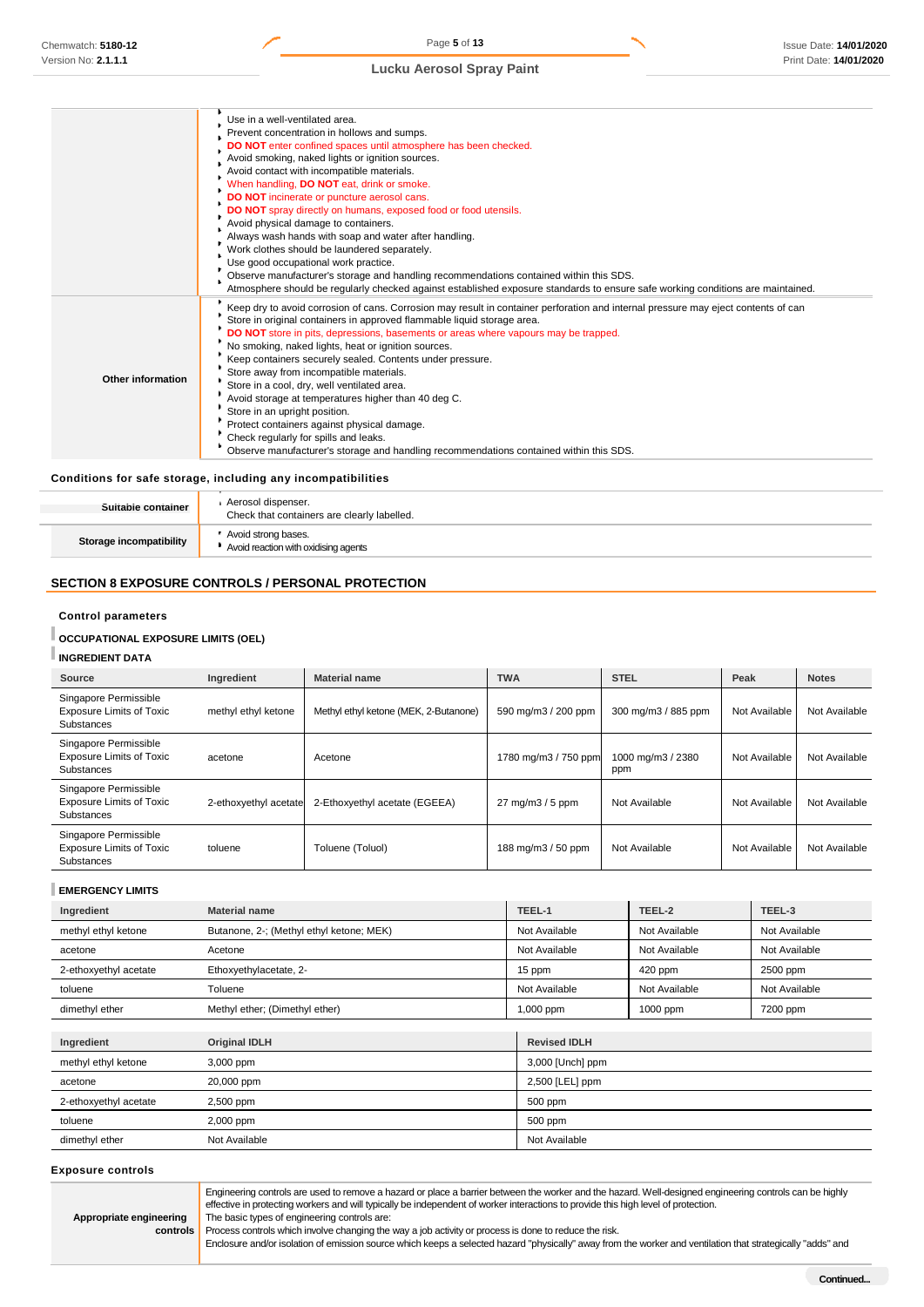"removes" air in the work environment. Ventilation can remove or dilute an air contaminant if designed properly. The design of a ventilation system must match the particular process and chemical or contaminant in use.

Employers may need to use multiple types of controls to prevent employee overexposure.

General exhaust is adequate under normal conditions. If risk of overexposure exists, wear SAA approved respirator. Correct fit is essential to obtain adequate protection.

Provide adequate ventilation in warehouse or closed storage areas.

Air contaminants generated in the workplace possess varying "escape" velocities which, in turn, determine the "capture velocities" of fresh circulating air required to effectively remove the contaminant.

| Type of Contaminant:                                                                                            | Speed:                         |
|-----------------------------------------------------------------------------------------------------------------|--------------------------------|
| aerosols, (released at low velocity into zone of active generation)                                             | $0.5 - 1$ m/s                  |
| direct spray, spray painting in shallow booths, gas discharge (active generation into zone of rapid air motion) | $1 - 2.5$ m/s (200-500 f/min.) |

Within each range the appropriate value depends on:

| Lower end of the range                                     | Upper end of the range           |
|------------------------------------------------------------|----------------------------------|
| 1: Room air currents minimal or favourable to capture      | 1: Disturbing room air currents  |
| 2: Contaminants of low toxicity or of nuisance value only. | 2: Contaminants of high toxicity |
| 3: Intermittent, low production.                           | 3: High production, heavy use    |
| 4: Large hood or large air mass in motion                  | 4: Small hood-local control only |

Simple theory shows that air velocity falls rapidly with distance away from the opening of a simple extraction pipe. Velocity generally decreases with the square of distance from the extraction point (in simple cases). Therefore the air speed at the extraction point should be adjusted, accordingly, after reference to distance from the contaminating source. The air velocity at the extraction fan, for example, should be a minimum of 1-2 m/s (200-400 f/min.) for extraction of solvents generated in a tank 2 meters distant from the extraction point. Other mechanical considerations, producing performance deficits within the extraction apparatus, make it essential that theoretical air velocities are multiplied by factors of 10 or more when extraction systems are installed or used.

| <b>Personal protection</b> |                                                                                                                                              |
|----------------------------|----------------------------------------------------------------------------------------------------------------------------------------------|
|                            | No special equipment for minor exposure i.e. when handling small quantities.                                                                 |
|                            | <b>OTHERWISE:</b> For potentially moderate or heavy exposures:                                                                               |
| Eye and face protection    | Safety glasses with side shields.                                                                                                            |
| <b>Skin protection</b>     | • NOTE: Contact lenses pose a special hazard; soft lenses may absorb irritants and ALL lenses concentrate them.<br>See Hand protection below |
| Hands/feet protection      |                                                                                                                                              |
|                            | No special equipment needed when handling small quantities.                                                                                  |
|                            | * OTHERWISE:                                                                                                                                 |
|                            | For potentially moderate exposures:                                                                                                          |
| <b>Body protection</b>     | * Wear general protective gloves, eg. light weight rubber gloves.                                                                            |
| Other protection           | • For potentially heavy exposures:                                                                                                           |
|                            | • Wear chemical protective gloves, eg. PVC. and safety footwear.                                                                             |
|                            | See Other protection below                                                                                                                   |
| Thermal hazards            | No special equipment needed when handling small quantities.                                                                                  |
|                            | <b>OTHERWISE:</b>                                                                                                                            |
|                            | . Overalls.                                                                                                                                  |
|                            | Skin cleansing cream.                                                                                                                        |
|                            | . Eyewash unit.                                                                                                                              |
|                            | Do not spray on hot surfaces.                                                                                                                |
|                            | Not Available                                                                                                                                |

### **Recommended material(s)**

**GLOVE SELECTION INDEX**

Glove selection is based on a modified presentation of the:

*"***Forsberg Clothing Performance Index".**

The effect(s) of the following substance(s) are taken into account in the *computergenerated* selection:

Lucku Aerosol Spray Paint

| <b>Material</b>       | <b>CPI</b> |
|-----------------------|------------|
| ##2-ethoxyethyl       | acetate    |
| ##ethyl               | acetate    |
| ##n-butyl             | acetate    |
| <b>BUTYL</b>          | C          |
| <b>BUTYL/NEOPRENE</b> | C          |
| <b>CPE</b>            | C          |
| <b>HYPALON</b>        | C          |
| NAT+NEOPR+NITRILE     | C          |
| <b>NATURAL RUBBER</b> | C          |
| NATURAL+NEOPRENE      | C          |
| <b>NEOPRENE</b>       | C          |
| NEOPRENE/NATURAL      | C          |

#### **Respiratory protection**

Type AX Filter of sufficient capacity. (AS/NZS 1716 & 1715, EN 143:2000 & 149:2001, ANSI Z88 or national equivalent)

Where the concentration of gas/particulates in the breathing zone, approaches or exceeds the "Exposure Standard" (or ES), respiratory protection is required. Degree of protection varies with both face-piece and Class of filter; the nature of protection varies with Type of filter.

| <b>Required Minimum</b><br><b>Protection Factor</b> | Half-Face<br>Respirator | <b>Full-Face</b><br>Respirator | <b>Powered Air</b><br>Respirator |
|-----------------------------------------------------|-------------------------|--------------------------------|----------------------------------|
| up to $10 \times ES$                                | AX-AUS / Class          |                                | AX-PAPR-AUS /<br>Class 1         |
| up to $50 \times ES$                                | Air-line*               |                                |                                  |
| up to $100 \times ES$                               |                         | $AX-3$                         |                                  |
| $100 + x ES$                                        |                         | Air-line**                     |                                  |

\* - Continuous-flow; \*\* - Continuous-flow or positive pressure demand A(All classes) = Organic vapours, B AUS or B1 = Acid gasses, B2 = Acid gas or hydrogen cyanide(HCN), B3 = Acid gas or hydrogen cyanide(HCN), E = Sulfur dioxide(SO2), G = Agricultural chemicals, K = Ammonia(NH3), Hg = Mercury, NO = Oxides of nitrogen, MB = Methyl bromide, AX = Low boiling point organic compounds(below 65 degC)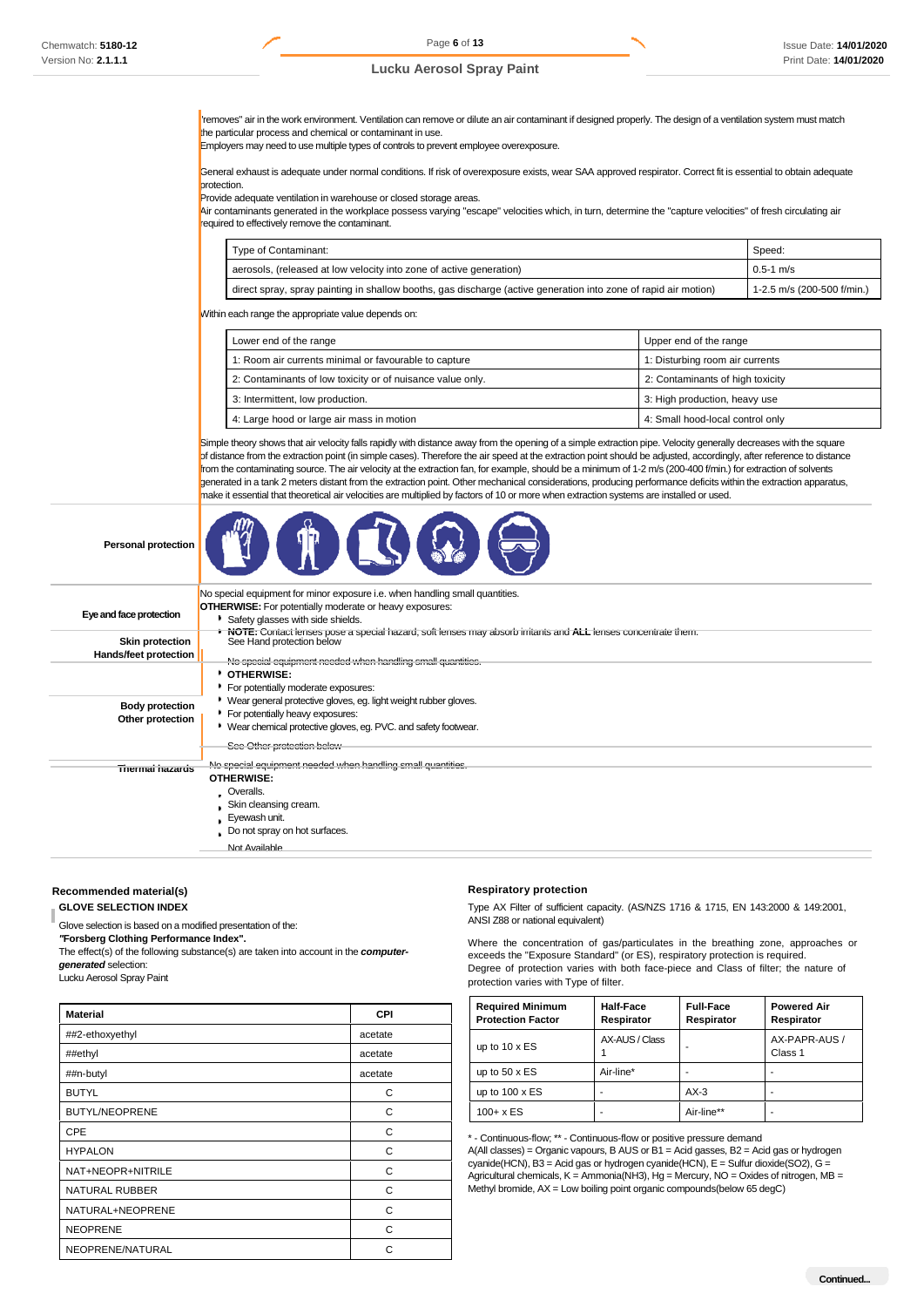| <b>NITRILE</b>    | C     |
|-------------------|-------|
| NITRILE+PVC       | C     |
| PE                | C     |
| PE/EVAL/PE        | C     |
| <b>PVA</b>        | C     |
| <b>PVC</b>        | С     |
| PVDC/PE/PVDC      | C     |
| SARANEX-23        | С     |
| SARANEX-23 2-PLY  | C     |
| <b>TEFLON</b>     | C     |
| <b>VITON</b>      | C     |
| VITON/BUTYL       | C     |
| VITON/CHLOROBUTYL | C     |
| VITON/NEOPRENE    | C     |
| ##dimethyl        | ether |

\* CPI - Chemwatch Performance Index

A: Best Selection

B: Satisfactory; may degrade after 4 hours continuous immersion

C: Poor to Dangerous Choice for other than short term immersion

**NOTE**: As a series of factors will influence the actual performance of the glove, a final selection must be based on detailed observation. -

\* Where the glove is to be used on a short term, casual or infrequent basis, factors such as "feel" or convenience (e.g. disposability), may dictate a choice of gloves which might otherwise be unsuitable following long-term or frequent use. A qualified practitioner should be consulted.

# **SECTION 9 PHYSICAL AND CHEMICAL PROPERTIES**

# **Information on basic physical and chemical properties**

**Appearance** Clear or coloured highly flammable liquid; does not mix with water.

| <b>Physical state</b>                           | Liquid            | Relative density (Water = $1$ )                   | $-0.82$        |
|-------------------------------------------------|-------------------|---------------------------------------------------|----------------|
| Odour                                           | Not Available     | <b>Partition coefficient</b><br>n-octanol / water | Not Available  |
| Odour threshold                                 | Not Available     | Auto-ignition temperature<br>$(^{\circ}C)$        | Not Available  |
| pH (as supplied)                                | Not Applicable    | <b>Decomposition</b><br>temperature               | Not Available  |
| Melting point / freezing<br>point (°C)          | Not Available     | Viscosity (cSt)                                   | 8-14 seconds   |
| Initial boiling point and<br>boiling range (°C) | Not Available     | Molecular weight (g/mol)                          | Not Applicable |
| Flash point (°C)                                | $-20$             | <b>Taste</b>                                      | Not Available  |
| <b>Evaporation rate</b>                         | Not Available     | <b>Explosive properties</b>                       | Not Available  |
| Flammability                                    | HIGHLY FLAMMABLE. | <b>Oxidising properties</b>                       | Not Available  |
| Upper Explosive Limit (%)                       | Not Available     | Surface Tension (dyn/cm or<br>$mN/m$ )            | Not Available  |
| Lower Explosive Limit (%)                       | Not Available     | <b>Volatile Component (%vol)</b>                  | 80-90          |
| Vapour pressure (kPa)                           | Not Available     | Gas group                                         | Not Available  |
| Solubility in water (g/L)                       | Immiscible        | pH as a solution (1%)                             | Not Applicable |
| Vapour density ( $Air = 1$ )                    | Not Available     | VOC g/L                                           | Not Available  |

# **SECTION 10 STABILITY AND REACTIVITY**

| Reactivity                                 | See section 7                                                                                                                  |
|--------------------------------------------|--------------------------------------------------------------------------------------------------------------------------------|
| <b>Chemical stability</b>                  | Elevated temperatures.<br>Presence of open flame.<br>Product is considered stable.<br>Hazardous polymerisation will not occur. |
| Possibility of hazardous<br>reactions      | See section 7                                                                                                                  |
| <b>Conditions to avoid</b>                 | See section 7                                                                                                                  |
| Incompatible materials                     | See section 7                                                                                                                  |
| <b>Hazardous decomposition</b><br>products | See section 5                                                                                                                  |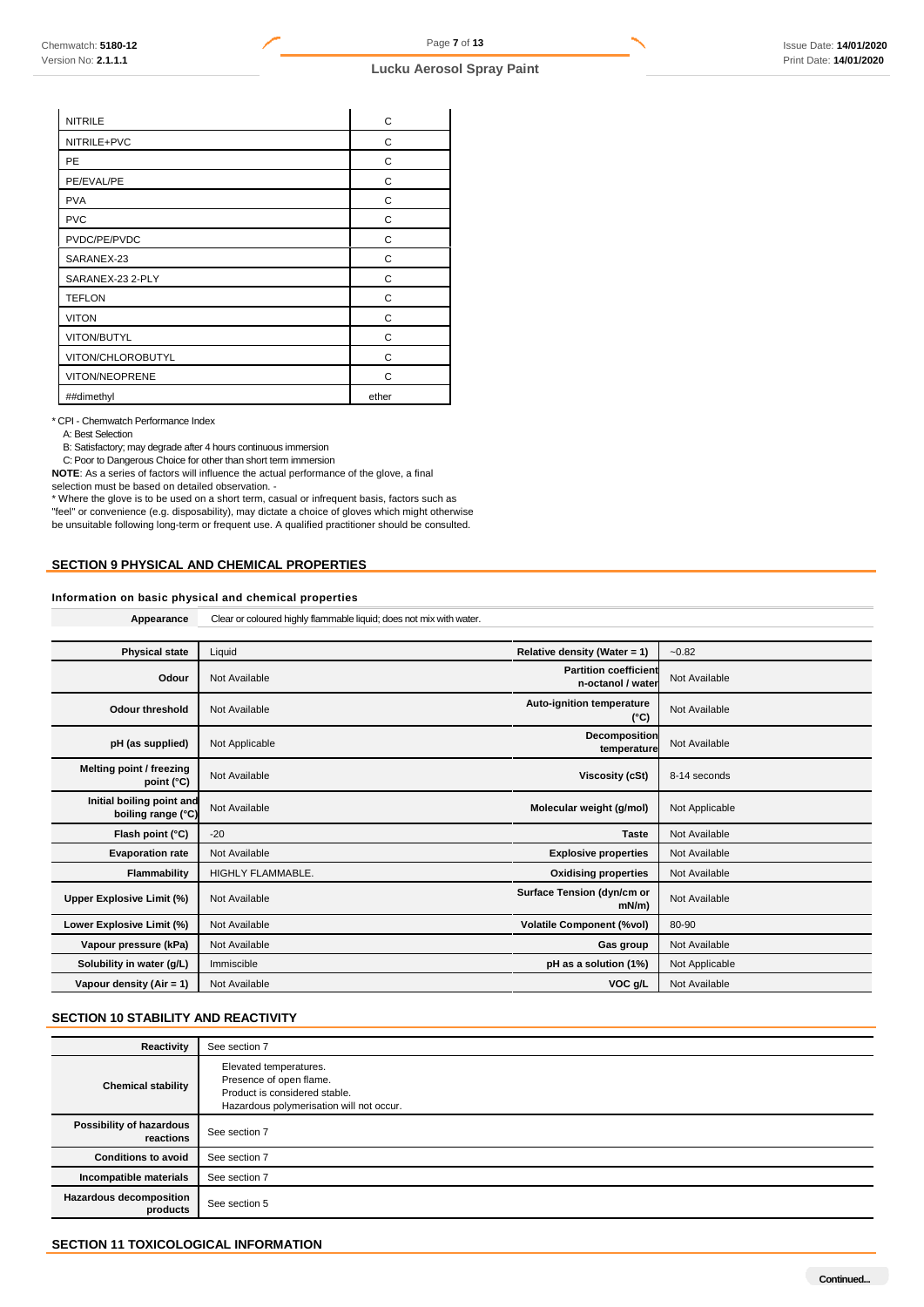# **Information on toxicological effects**

|           | The material can cause respiratory irritation in some persons. The body's response to such irritation can cause further lung damage.<br>Inhalation of vapours may cause drowsiness and dizziness. This may be accompanied by sleepiness, reduced alertness, loss of reflexes, lack of co-ordination,<br>and vertigo.<br>Inhalation of aerosols (mists, fumes), generated by the material during the course of normal handling, may be damaging to the health of the individual.<br>In haled Material is highly volatile and may quickly form a concentrated atmosphere in confined or unventilated areas. The vapour may displace and replace air in<br>breathing zone, acting as a simple asphyxiant. This may happen with little warning of overexposure.<br>Inhalation of high concentrations of gas/vapour causes lung irritation with coughing and nausea, central nervous depression with headache and dizziness,<br>slowing of reflexes, fatigue and inco-ordination.<br><b>WARNING:</b> Intentional misuse by concentrating/inhaling contents may be lethal.                                                                                                                                                                                                                                                                                                                                                                                                                                                                                                                                                                                                                                                                                                                                                                                                                                                                                                                                                                                                                                                                                                                                   |
|-----------|--------------------------------------------------------------------------------------------------------------------------------------------------------------------------------------------------------------------------------------------------------------------------------------------------------------------------------------------------------------------------------------------------------------------------------------------------------------------------------------------------------------------------------------------------------------------------------------------------------------------------------------------------------------------------------------------------------------------------------------------------------------------------------------------------------------------------------------------------------------------------------------------------------------------------------------------------------------------------------------------------------------------------------------------------------------------------------------------------------------------------------------------------------------------------------------------------------------------------------------------------------------------------------------------------------------------------------------------------------------------------------------------------------------------------------------------------------------------------------------------------------------------------------------------------------------------------------------------------------------------------------------------------------------------------------------------------------------------------------------------------------------------------------------------------------------------------------------------------------------------------------------------------------------------------------------------------------------------------------------------------------------------------------------------------------------------------------------------------------------------------------------------------------------------------------------------------------|
| Ingestion | Accidental ingestion of the material may be damaging to the health of the individual.<br>Not normally a hazard due to physical form of product.<br>Considered an unlikely route of entry in commercial/industrial environments                                                                                                                                                                                                                                                                                                                                                                                                                                                                                                                                                                                                                                                                                                                                                                                                                                                                                                                                                                                                                                                                                                                                                                                                                                                                                                                                                                                                                                                                                                                                                                                                                                                                                                                                                                                                                                                                                                                                                                         |
|           | Repeated exposure may cause skin cracking, flaking or drying following normal handling and use.<br>Skin contact with the material may damage the health of the individual; systemic effects may result following absorption.<br>There is some evidence to suggest that the material may cause moderate inflammation of the skin either following direct contact or after a delay of some time.<br>Skin Contact Repeated exposure can cause contact dermatitis which is characterised by redness, swelling and blistering.<br>Open cuts, abraded or irritated skin should not be exposed to this material<br>Entry into the blood-stream, through, for example, cuts, abrasions or lesions, may produce systemic injury with harmful effects. Examine the skin prior to the use<br>of the material and ensure that any external damage is suitably protected.                                                                                                                                                                                                                                                                                                                                                                                                                                                                                                                                                                                                                                                                                                                                                                                                                                                                                                                                                                                                                                                                                                                                                                                                                                                                                                                                           |
| Eye       | Not considered to be a risk because of the extreme volatility of the gas.<br>The vapour when concentrated has pronounced eye irritation effects and this gives some warning of high vapour concentrations. If eye irritation occurs seek to<br>reduce exposure with available control measures, or evacuate area.<br>There is evidence that material may produce eye irritation in some persons and produce eye damage 24 hours or more after instillation. Severe inflammation<br>may be expected with pain.<br>The liquid may produce eye discomfort and is capable of causing temporary impairment of vision and/or transient eye inflammation, ulceration                                                                                                                                                                                                                                                                                                                                                                                                                                                                                                                                                                                                                                                                                                                                                                                                                                                                                                                                                                                                                                                                                                                                                                                                                                                                                                                                                                                                                                                                                                                                          |
|           | Long-term exposure to respiratory irritants may result in disease of the airways involving difficult breathing and related systemic problems.<br>Ample evidence exists from experimentation that reduced human fertility is directly caused by exposure to the material.<br>Ample evidence exists, from results in experimentation, that developmental disorders are directly caused by human exposure to the material.<br>Prolonged or repeated skin contact may cause drying with cracking, irritation and possible dermatitis following.<br>There has been some concern that this material can cause cancer or mutations but there is not enough data to make an assessment.<br>Substance accumulation, in the human body, may occur and may cause some concern following repeated or long-term occupational exposure.<br>Principal route of occupational exposure to the gas is by inhalation.<br>Limited information is available on the chronic (long-term) effects of methyl ethyl ketone in humans. Chronic inhalation studies in animals have reported slight<br>Chronicheurological, liver, kidney, and respiratory effects. No information is available on the developmental, reproductive, or carcinogenic effects of methyl ethyl ketone<br>in humans. Developmental effects, including decreased foetal weight and foetal malformations, have been reported in mice and rats exposed to methyl ethyl<br>ketone via inhalation and ingestion.<br>Methyl ethyl ketone is considered to have a low order of toxicity; however methyl ethyl ketone is often used in combination with other solvents and the toxic effects<br>of the mix may be greater than either solvent alone. Combinations of n-hexane with methyl ethyl ketone and also methyl n-butyl ketone with methyl ethyl ketone<br>show increase in peripheral neuropathy, a progressive disorder of nerves of extremities.<br>Combinations with chloroform also show increase in toxicity<br>Workers exposed to acetone for long periods showed inflammation of the airways, stomach and small bowel, attacks of giddiness and loss of strength. Exposure<br>to acetone may enhance the liver toxicity of chlorinated solvents. |

| Lucku Aerosol Spray Paint | <b>TOXICITY</b>                                      | <b>IRRITATION</b>                  |
|---------------------------|------------------------------------------------------|------------------------------------|
|                           | Not Available                                        | Not Available                      |
|                           | <b>TOXICITY</b>                                      | <b>IRRITATION</b>                  |
|                           | Dermal (rabbit) LD50: >8100 mg/kg[1]                 | - milc                             |
|                           | Inhalation (rat) LC50: 23.5 mg/L/8 $H^{[2]}$         | Eye (human): 350 ppm -irritant     |
| methyl ethyl ketone       | Inhalation (rat) LC50: 50.1 mg/L/8 hr[2]             | Eye (rabbit): 80 mg - irritan      |
|                           | Oral (rat) LD50: 3474.9 mg/kg[1]                     | Skin (rabbit): 402 mg/24 hr - mild |
|                           |                                                      | Skin (rabbit):13.78mg/24 hr open   |
|                           | <b>TOXICITY</b>                                      | <b>IRRITATION</b>                  |
|                           | Dermal (rabbit) LD50: 20000 mg/kg <sup>[2]</sup>     | Eye (human): 500 ppm - irritan     |
|                           | Inhalation (rat) LC50: 50.1 mg/L/8 hr <sup>[2]</sup> | Eye (rabbit): 20mg/24hr -moderate  |
| acetone                   | Oral (rat) LD50: 5800 mg/kgE[2]                      | Eye (rabbit): 3.95 mg - SEVERE     |
|                           |                                                      | Skin (rabbit): 500 mg/24hr - mild  |
|                           |                                                      | Skin (rabbit):395mg (open) - mild  |
|                           | <b>TOXICITY</b>                                      | <b>IRRITATION</b>                  |
|                           | Dermal (rabbit) LD50: 10500 mg/kg <sup>[2]</sup>     | Dermal (rabbit):420 mg(open)-milc  |
| 2-ethoxyethyl acetate     | Inhalation (rat) LC50: >1500 ppm/8 $H^{[2]}$         | Eye (rabbit): 40 mg - moderat      |
|                           | Inhalation (rat) LC50: 12.1 mg/L/8 hd <sup>[2]</sup> |                                    |
|                           | Oral (rat) LD50: 2700 mg/kg <sup>[2]</sup>           |                                    |
|                           | <b>TOXICITY</b>                                      | <b>IRRITATION</b>                  |
| toluene                   |                                                      |                                    |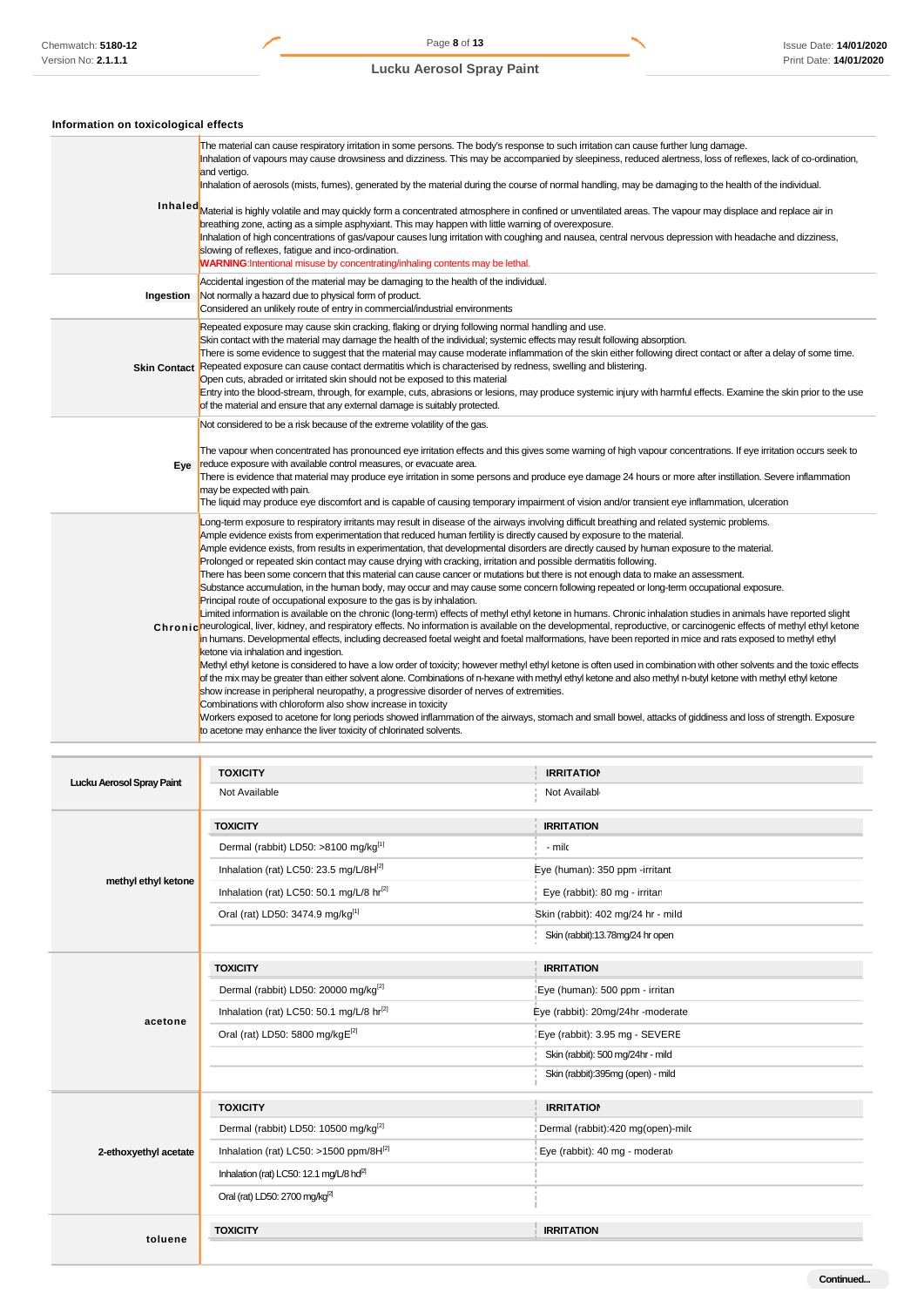| Chemwatch: 5180-12       | Page 9 of 13                                                                                                                                                                                                                                                                                                                                                                                                                                                                                                                                                                                                                                                                                                                                                                                                                                                                                                                                                                                                                                                                                                                                                                                                                                                                                                                                                                                                                                                                                                                                                                                                                                                                                                                                                                                                                                                                                                                                                                                                                                                                                                                                                                                                                                                                                                                                                                                                                                                                                                                                                                                              |                                                                                                                                                                                                                                                                                                                                                                                                                                                                                                                                                                                                                                                                                                                                                                                                                                                                                                                                                                                                                                                                                                                                                                                                                                                                                                                                                                                                                                                                                                                                                                                                                                                                                                                                                                                                                                                                                                                                                                                                                                                                                                                                                                                                           | <b>Issue Date: 14/01/2020</b> |
|--------------------------|-----------------------------------------------------------------------------------------------------------------------------------------------------------------------------------------------------------------------------------------------------------------------------------------------------------------------------------------------------------------------------------------------------------------------------------------------------------------------------------------------------------------------------------------------------------------------------------------------------------------------------------------------------------------------------------------------------------------------------------------------------------------------------------------------------------------------------------------------------------------------------------------------------------------------------------------------------------------------------------------------------------------------------------------------------------------------------------------------------------------------------------------------------------------------------------------------------------------------------------------------------------------------------------------------------------------------------------------------------------------------------------------------------------------------------------------------------------------------------------------------------------------------------------------------------------------------------------------------------------------------------------------------------------------------------------------------------------------------------------------------------------------------------------------------------------------------------------------------------------------------------------------------------------------------------------------------------------------------------------------------------------------------------------------------------------------------------------------------------------------------------------------------------------------------------------------------------------------------------------------------------------------------------------------------------------------------------------------------------------------------------------------------------------------------------------------------------------------------------------------------------------------------------------------------------------------------------------------------------------|-----------------------------------------------------------------------------------------------------------------------------------------------------------------------------------------------------------------------------------------------------------------------------------------------------------------------------------------------------------------------------------------------------------------------------------------------------------------------------------------------------------------------------------------------------------------------------------------------------------------------------------------------------------------------------------------------------------------------------------------------------------------------------------------------------------------------------------------------------------------------------------------------------------------------------------------------------------------------------------------------------------------------------------------------------------------------------------------------------------------------------------------------------------------------------------------------------------------------------------------------------------------------------------------------------------------------------------------------------------------------------------------------------------------------------------------------------------------------------------------------------------------------------------------------------------------------------------------------------------------------------------------------------------------------------------------------------------------------------------------------------------------------------------------------------------------------------------------------------------------------------------------------------------------------------------------------------------------------------------------------------------------------------------------------------------------------------------------------------------------------------------------------------------------------------------------------------------|-------------------------------|
| Version No: 2.1.1.1      | <b>Lucku Aerosol Spray Paint</b>                                                                                                                                                                                                                                                                                                                                                                                                                                                                                                                                                                                                                                                                                                                                                                                                                                                                                                                                                                                                                                                                                                                                                                                                                                                                                                                                                                                                                                                                                                                                                                                                                                                                                                                                                                                                                                                                                                                                                                                                                                                                                                                                                                                                                                                                                                                                                                                                                                                                                                                                                                          |                                                                                                                                                                                                                                                                                                                                                                                                                                                                                                                                                                                                                                                                                                                                                                                                                                                                                                                                                                                                                                                                                                                                                                                                                                                                                                                                                                                                                                                                                                                                                                                                                                                                                                                                                                                                                                                                                                                                                                                                                                                                                                                                                                                                           | Print Date: 14/01/2020        |
|                          |                                                                                                                                                                                                                                                                                                                                                                                                                                                                                                                                                                                                                                                                                                                                                                                                                                                                                                                                                                                                                                                                                                                                                                                                                                                                                                                                                                                                                                                                                                                                                                                                                                                                                                                                                                                                                                                                                                                                                                                                                                                                                                                                                                                                                                                                                                                                                                                                                                                                                                                                                                                                           |                                                                                                                                                                                                                                                                                                                                                                                                                                                                                                                                                                                                                                                                                                                                                                                                                                                                                                                                                                                                                                                                                                                                                                                                                                                                                                                                                                                                                                                                                                                                                                                                                                                                                                                                                                                                                                                                                                                                                                                                                                                                                                                                                                                                           |                               |
|                          |                                                                                                                                                                                                                                                                                                                                                                                                                                                                                                                                                                                                                                                                                                                                                                                                                                                                                                                                                                                                                                                                                                                                                                                                                                                                                                                                                                                                                                                                                                                                                                                                                                                                                                                                                                                                                                                                                                                                                                                                                                                                                                                                                                                                                                                                                                                                                                                                                                                                                                                                                                                                           |                                                                                                                                                                                                                                                                                                                                                                                                                                                                                                                                                                                                                                                                                                                                                                                                                                                                                                                                                                                                                                                                                                                                                                                                                                                                                                                                                                                                                                                                                                                                                                                                                                                                                                                                                                                                                                                                                                                                                                                                                                                                                                                                                                                                           |                               |
|                          | Dermal (rabbit) LD50: 12124 mg/kg <sup>[2]</sup>                                                                                                                                                                                                                                                                                                                                                                                                                                                                                                                                                                                                                                                                                                                                                                                                                                                                                                                                                                                                                                                                                                                                                                                                                                                                                                                                                                                                                                                                                                                                                                                                                                                                                                                                                                                                                                                                                                                                                                                                                                                                                                                                                                                                                                                                                                                                                                                                                                                                                                                                                          | Eye (rabbit): 2mg/24h - SEVERE                                                                                                                                                                                                                                                                                                                                                                                                                                                                                                                                                                                                                                                                                                                                                                                                                                                                                                                                                                                                                                                                                                                                                                                                                                                                                                                                                                                                                                                                                                                                                                                                                                                                                                                                                                                                                                                                                                                                                                                                                                                                                                                                                                            |                               |
|                          | Inhalation (rat) LC50: >26700 ppm/1hd <sup>[2]</sup>                                                                                                                                                                                                                                                                                                                                                                                                                                                                                                                                                                                                                                                                                                                                                                                                                                                                                                                                                                                                                                                                                                                                                                                                                                                                                                                                                                                                                                                                                                                                                                                                                                                                                                                                                                                                                                                                                                                                                                                                                                                                                                                                                                                                                                                                                                                                                                                                                                                                                                                                                      | Eye (rabbit):0.87 mg - mild                                                                                                                                                                                                                                                                                                                                                                                                                                                                                                                                                                                                                                                                                                                                                                                                                                                                                                                                                                                                                                                                                                                                                                                                                                                                                                                                                                                                                                                                                                                                                                                                                                                                                                                                                                                                                                                                                                                                                                                                                                                                                                                                                                               |                               |
|                          | Inhalation (rat) LC50: 49 mg/L/4H <sup>[2]</sup>                                                                                                                                                                                                                                                                                                                                                                                                                                                                                                                                                                                                                                                                                                                                                                                                                                                                                                                                                                                                                                                                                                                                                                                                                                                                                                                                                                                                                                                                                                                                                                                                                                                                                                                                                                                                                                                                                                                                                                                                                                                                                                                                                                                                                                                                                                                                                                                                                                                                                                                                                          | Eye (rabbit):100 mg/30sec - mild                                                                                                                                                                                                                                                                                                                                                                                                                                                                                                                                                                                                                                                                                                                                                                                                                                                                                                                                                                                                                                                                                                                                                                                                                                                                                                                                                                                                                                                                                                                                                                                                                                                                                                                                                                                                                                                                                                                                                                                                                                                                                                                                                                          |                               |
|                          | Oral (rat) LD50: 636 mg/kge <sup>[2]</sup>                                                                                                                                                                                                                                                                                                                                                                                                                                                                                                                                                                                                                                                                                                                                                                                                                                                                                                                                                                                                                                                                                                                                                                                                                                                                                                                                                                                                                                                                                                                                                                                                                                                                                                                                                                                                                                                                                                                                                                                                                                                                                                                                                                                                                                                                                                                                                                                                                                                                                                                                                                | Skin (rabbit):20 mg/24h-moderate                                                                                                                                                                                                                                                                                                                                                                                                                                                                                                                                                                                                                                                                                                                                                                                                                                                                                                                                                                                                                                                                                                                                                                                                                                                                                                                                                                                                                                                                                                                                                                                                                                                                                                                                                                                                                                                                                                                                                                                                                                                                                                                                                                          |                               |
|                          |                                                                                                                                                                                                                                                                                                                                                                                                                                                                                                                                                                                                                                                                                                                                                                                                                                                                                                                                                                                                                                                                                                                                                                                                                                                                                                                                                                                                                                                                                                                                                                                                                                                                                                                                                                                                                                                                                                                                                                                                                                                                                                                                                                                                                                                                                                                                                                                                                                                                                                                                                                                                           | Skin (rabbit):500 mg - moderate                                                                                                                                                                                                                                                                                                                                                                                                                                                                                                                                                                                                                                                                                                                                                                                                                                                                                                                                                                                                                                                                                                                                                                                                                                                                                                                                                                                                                                                                                                                                                                                                                                                                                                                                                                                                                                                                                                                                                                                                                                                                                                                                                                           |                               |
| dimethyl ether           | <b>TOXICITY</b>                                                                                                                                                                                                                                                                                                                                                                                                                                                                                                                                                                                                                                                                                                                                                                                                                                                                                                                                                                                                                                                                                                                                                                                                                                                                                                                                                                                                                                                                                                                                                                                                                                                                                                                                                                                                                                                                                                                                                                                                                                                                                                                                                                                                                                                                                                                                                                                                                                                                                                                                                                                           | <b>IRRITATION</b>                                                                                                                                                                                                                                                                                                                                                                                                                                                                                                                                                                                                                                                                                                                                                                                                                                                                                                                                                                                                                                                                                                                                                                                                                                                                                                                                                                                                                                                                                                                                                                                                                                                                                                                                                                                                                                                                                                                                                                                                                                                                                                                                                                                         |                               |
|                          | $-$ Inhalation (rat) LC50: 309 mg/L/4H $^{[2]}$                                                                                                                                                                                                                                                                                                                                                                                                                                                                                                                                                                                                                                                                                                                                                                                                                                                                                                                                                                                                                                                                                                                                                                                                                                                                                                                                                                                                                                                                                                                                                                                                                                                                                                                                                                                                                                                                                                                                                                                                                                                                                                                                                                                                                                                                                                                                                                                                                                                                                                                                                           | Nil reported                                                                                                                                                                                                                                                                                                                                                                                                                                                                                                                                                                                                                                                                                                                                                                                                                                                                                                                                                                                                                                                                                                                                                                                                                                                                                                                                                                                                                                                                                                                                                                                                                                                                                                                                                                                                                                                                                                                                                                                                                                                                                                                                                                                              |                               |
| Legend:                  |                                                                                                                                                                                                                                                                                                                                                                                                                                                                                                                                                                                                                                                                                                                                                                                                                                                                                                                                                                                                                                                                                                                                                                                                                                                                                                                                                                                                                                                                                                                                                                                                                                                                                                                                                                                                                                                                                                                                                                                                                                                                                                                                                                                                                                                                                                                                                                                                                                                                                                                                                                                                           | 1. Value obtained from Europe ECHA Registered Substances - Acute toxicity 2.* Value obtained from manufacturer's SDS. Unless otherwise                                                                                                                                                                                                                                                                                                                                                                                                                                                                                                                                                                                                                                                                                                                                                                                                                                                                                                                                                                                                                                                                                                                                                                                                                                                                                                                                                                                                                                                                                                                                                                                                                                                                                                                                                                                                                                                                                                                                                                                                                                                                    |                               |
|                          | specified data extracted from RTECS - Register of Toxic Effect of chemical Substances                                                                                                                                                                                                                                                                                                                                                                                                                                                                                                                                                                                                                                                                                                                                                                                                                                                                                                                                                                                                                                                                                                                                                                                                                                                                                                                                                                                                                                                                                                                                                                                                                                                                                                                                                                                                                                                                                                                                                                                                                                                                                                                                                                                                                                                                                                                                                                                                                                                                                                                     |                                                                                                                                                                                                                                                                                                                                                                                                                                                                                                                                                                                                                                                                                                                                                                                                                                                                                                                                                                                                                                                                                                                                                                                                                                                                                                                                                                                                                                                                                                                                                                                                                                                                                                                                                                                                                                                                                                                                                                                                                                                                                                                                                                                                           |                               |
|                          |                                                                                                                                                                                                                                                                                                                                                                                                                                                                                                                                                                                                                                                                                                                                                                                                                                                                                                                                                                                                                                                                                                                                                                                                                                                                                                                                                                                                                                                                                                                                                                                                                                                                                                                                                                                                                                                                                                                                                                                                                                                                                                                                                                                                                                                                                                                                                                                                                                                                                                                                                                                                           |                                                                                                                                                                                                                                                                                                                                                                                                                                                                                                                                                                                                                                                                                                                                                                                                                                                                                                                                                                                                                                                                                                                                                                                                                                                                                                                                                                                                                                                                                                                                                                                                                                                                                                                                                                                                                                                                                                                                                                                                                                                                                                                                                                                                           |                               |
| <b>MEIHYLEIHYLKEIONE</b> | characterised by dyspnea, cough and mucus production.<br>of vesicles, scaling and thickening of the skin.<br>ethyl ketone show increase in peripheral neuropathy, a progressive disorder of nerves of extremities.<br>Combinations with chloroform also show increase in toxicity                                                                                                                                                                                                                                                                                                                                                                                                                                                                                                                                                                                                                                                                                                                                                                                                                                                                                                                                                                                                                                                                                                                                                                                                                                                                                                                                                                                                                                                                                                                                                                                                                                                                                                                                                                                                                                                                                                                                                                                                                                                                                                                                                                                                                                                                                                                         | Asthma-like symptoms may continue for months or even years after exposure to the material ceases. This may be due to a non-allergenic condition known<br>as reactive airways dysfunction syndrome (RADS) which can occur following exposure to high levels of highly irritating compound. Key criteria for the<br>diagnosis of RADS include the absence of preceding respiratory disease, in a non-atopic individual, with abrupt onset of persistent asthma-like symptoms<br>within minutes to hours of a documented exposure to the irritant. A reversible airflow pattern, on spirometry, with the presence of moderate to severe<br>bronchial hyperreactivity on methacholine challenge testing and the lack of minimal lymphocytic inflammation, without eosinophilia, have also been<br>included in the criteria for diagnosis of RADS. RADS (or asthma) following an irritating inhalation is an infrequent disorder with rates related to the<br>concentration of and duration of exposure to the irritating substance. Industrial bronchitis, on the other hand, is a disorder that occurs as result of exposure<br>due to high concentrations of irritating substance (often particulate in nature) and is completely reversible after exposure ceases. The disorder is<br>The material may cause skin irritation after prolonged or repeated exposure and may produce on contact skin redness, swelling, the production<br>Methyl ethyl ketone is considered to have a low order of toxicity; however methyl ethyl ketone is often used in combination with other solvents and the toxic<br>effects of the mix may be greater than either solvent alone. Combinations of n-hexane with methyl ethyl ketone and also methyl n-butyl ketone with methyl<br>The material may cause skin irritation after prolonged or repeated exposure and may produce on contact skin redness, swelling, the production                                                                                                                                                                                                                                                                                         |                               |
| <b>ACETONE</b>           | of vesicles, scaling and thickening of the skin.<br>for acetone:<br>The acute toxicity of acetone is low. Acetone is not a skin irritant or sensitiser but is a defatting agent to the skin. Acetone is an eye irritant. The subchronic toxicity<br>of acetone has been examined in mice and rats that were administered acetone in the drinking water and again in rats treated by oral gavage. Acetone-induced<br>increases in relative kidney weight changes were observed in male and female rats used in the oral 13-week study. Acetone treatment caused increases in the<br>relative liver weight in male and female rats that were not associated with histopathologic effects and the effects may have been associated with microsomal<br>enzyme induction. Haematologic effects consistent with macrocytic anaemia were also noted in male rats along with hyperpigmentation in the spleen. The most<br>notable findings in the mice were increased liver and decreased spleen weights. Overall, the no-observed-effect-levels in the drinking water study were 1% for<br>male rats (900 mg/kg/d) and male mice (2258 mg/kg/d), 2% for female mice (5945 mg/kg/d), and 5% for female rats (3100 mg/kg/d). For developmental effects,<br>a statistically significant reduction in foetal weight, and a slight, but statistically significant increase in the percent incidence of later resorptions were seen in mice<br>at 15,665 mg/m3 and in rats at 26,100 mg/m3. The no-observable-effect level for developmental toxicity was determined to be 5220 mg/m3 for both rats and<br>mice.<br>Teratogenic effects were not observed in rats and mice tested at 26,110 and 15,665 mg/m3, respectively. Lifetime dermal carcinogenicity studies in<br>mice treated with up to 0.2 mL of acetone did not reveal any increase in organ tumor incidence relative to untreated control animals.<br>The scientific literature contains many different studies that have measured either the neurobehavioural performance or neurophysiological response of<br>humans exposed to acetone. Effect levels ranging from about 600 to greater than 2375 mg/m3 have been reported. Neurobehavioral studies with acetone-<br>exposed employees have recently shown that 8-hr exposures in excess of 2375 mg/m3 were not associated with any dose-related changes in response time,<br>vigilance, or digit span scores. Clinical case studies, controlled human volunteer studies, animal research, and occupational field evaluations all indicate that the<br>NOAEL for this effect is 2375 mg/m3 or greater. |                                                                                                                                                                                                                                                                                                                                                                                                                                                                                                                                                                                                                                                                                                                                                                                                                                                                                                                                                                                                                                                                                                                                                                                                                                                                                                                                                                                                                                                                                                                                                                                                                                                                                                                                                                                                                                                                                                                                                                                                                                                                                                                                                                                                           |                               |
| 2-ETHOXYETHYL ACETATE    | scaling and thickening of the skin.<br>Exposure to the material for prolonged periods may cause physical defects in the developing embryo (teratogenesis).                                                                                                                                                                                                                                                                                                                                                                                                                                                                                                                                                                                                                                                                                                                                                                                                                                                                                                                                                                                                                                                                                                                                                                                                                                                                                                                                                                                                                                                                                                                                                                                                                                                                                                                                                                                                                                                                                                                                                                                                                                                                                                                                                                                                                                                                                                                                                                                                                                                | The material may cause skin initation after prolonged or repeated exposure and may produce on contact skin redness, swelling, the production of vesicles,                                                                                                                                                                                                                                                                                                                                                                                                                                                                                                                                                                                                                                                                                                                                                                                                                                                                                                                                                                                                                                                                                                                                                                                                                                                                                                                                                                                                                                                                                                                                                                                                                                                                                                                                                                                                                                                                                                                                                                                                                                                 |                               |
| <b>TOLUENE</b>           | scaling and thickening of the skin.<br>For toluene:<br><b>Acute Toxicity</b><br>ingestion of about 60 mL resulted in fatal nervous system depression within 30 minutes in one reported case.<br>autopsy.<br>hours/day for 4 days.<br>to 10,000-30,000 ppm has been reported to cause narcosis and death<br>Toluene can also strip the skin of lipids causing dermatitis<br>18-20 hours/day for 3 days<br><b>Subchronic/Chronic Effects:</b><br>is 88 ppm.<br>in nephrotoxicity and, in one case, was a cardiac sensitiser and fatal cardiotoxin.                                                                                                                                                                                                                                                                                                                                                                                                                                                                                                                                                                                                                                                                                                                                                                                                                                                                                                                                                                                                                                                                                                                                                                                                                                                                                                                                                                                                                                                                                                                                                                                                                                                                                                                                                                                                                                                                                                                                                                                                                                                          | The material may cause skin initation after prolonged or repeated exposure and may produce on contact skin redness, swelling, the production of vesicles,<br>Humans exposed to intermediate to high levels of toluene for short periods of time experience adverse central nervous system effects ranging from<br>headaches to intoxication, convulsions, narcosis, and death. Similar effects are observed in short-term animal studies.<br><b>Humans</b> - Toluene ingestion or inhalation can result in severe central nervous system depression, and in large doses, can act as a narcotic. The<br>Constriction and necrosis of myocardial fibers, markedly swollen liver, congestion and haemorrhage of the lungs and acute tubular necrosis were found on<br>Central nervous system effects (headaches, dizziness, intoxication) and eye irritation occurred following inhalation exposure to 100 ppm toluene 6<br>Exposure to 600 ppm for 8 hours resulted in the same and more serious symptoms including euphoria, dilated pupils, convulsions, and nausea. Exposure<br>Animals - The initial effects are instability and incoordination, lachrymation and sniffles (respiratory exposure), followed by narcosis. Animals die of<br>respiratory failure from severe nervous system depression. Cloudy swelling of the kidneys was reported in rats following inhalation exposure to 1600 ppm,<br>Repeat doses of toluene cause adverse central nervous system effects and can damage the upper respiratory system, the liver, and the kidney. Adverse<br>effects occur as a result from both oral and the inhalation exposures. A reported lowest-observed-effect level in humans for adverse neurobehavioral effects<br>Humans - Chronic occupational exposure and incidences of toluene abuse have resulted in hepatomegaly and liver function changes. It has also resulted<br>Neural and cerebellar dystrophy were reported in several cases of habitual "glue sniffing." An epidemiological study in France on workers chronically<br>exposed to toluene fumes reported leukopenia and neutropenia. Exposure levels were not given in the secondary reference; however, the average urinary |                               |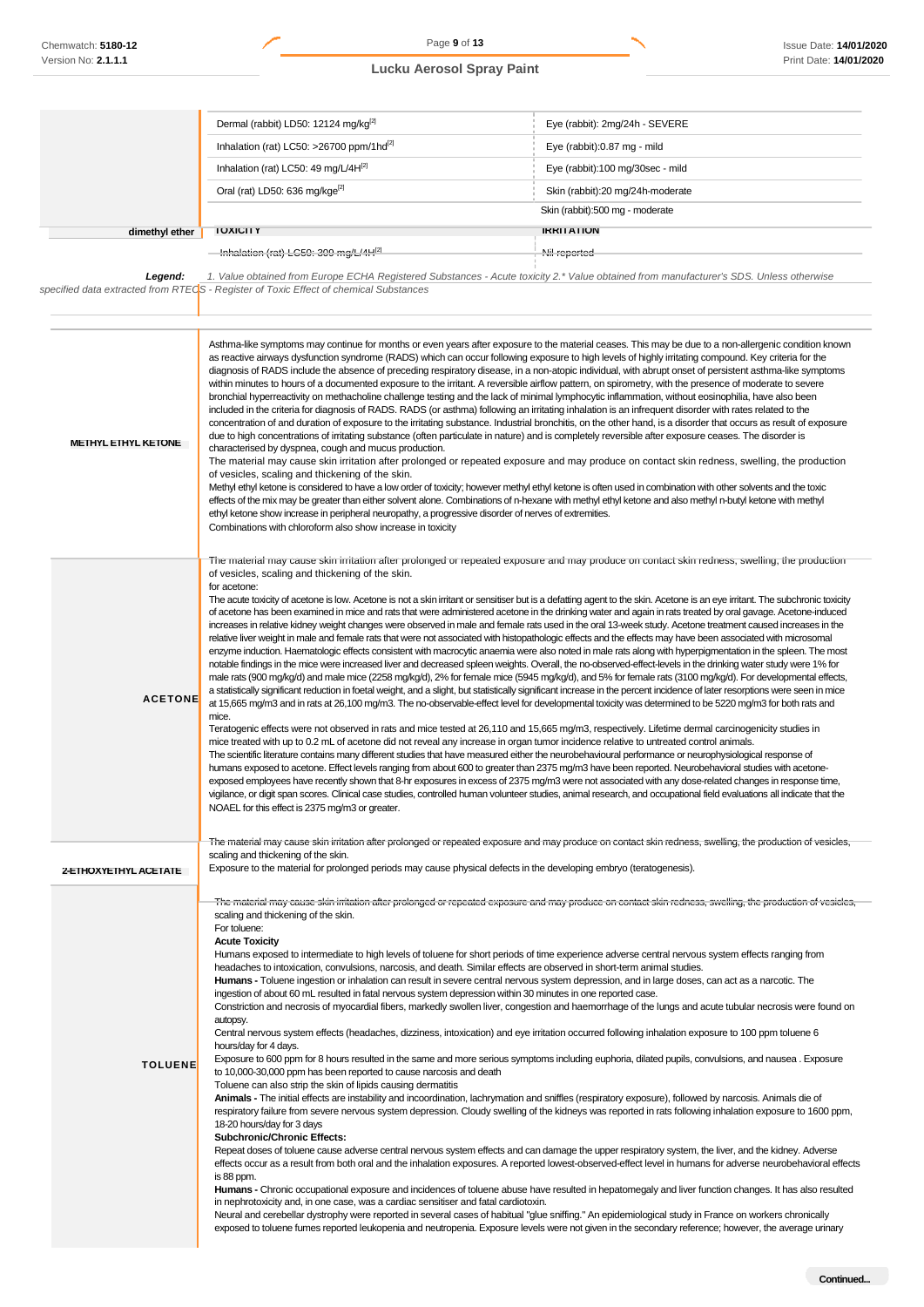Page **10** of **13** Issue Date: **14/01/2020**  Print Date: **14/01/2020**

#### **Lucku Aerosol Spray Paint**

excretion of hippuric acid, a metabolite of toluene, was given as 4 g/L compared to a normal level of 0.6 g/L **Animals -** The major target organs for the subchronic/chronic toxicity of toluene are the nervous system, liver, and kidney. Depressed immune response has been reported in male mice given doses of 105 mg/kg/day for 28 days. Toluene in corn oil administered to F344 male and female rats by gavage 5 days/week for 13 weeks, induced prostration, hypoactivity, ataxia, piloerection, lachrymation, excess salivation, and body tremors at doses 2500 mg/kg. Liver, kidney, and heart weights were also increased at this dose and histopathologic lesions were seen in the liver, kidneys, brain and urinary bladder. The no-observed-adverse effect level (NOAEL) for the study was 312 mg/kg (223 mg/kg/day) and the lowest-observed-adverse effect level (LOAEL) for the study was 625 mg/kg (446 mg/kg/day) . **Developmental/Reproductive Toxicity**  Exposures to high levels of toluene can result in adverse effects in the developing human foetus. Several studies have indicated that high levels of toluene can also adversely effect the developing offspring in laboratory animals. **Humans -** Variable growth, microcephaly, CNS dysfunction, attentional deficits, minor craniofacial and limb abnormalities, and developmental delay were seen in three children exposed to toluene in utero as a result of maternal solvent abuse before and during pregnancy **Animals** - Sternebral alterations, extra ribs, and missing tails were reported following treatment of rats with 1500 mg/m3 toluene 24 hours/day during days 9-14 of gestation. Two of the dams died during the exposure. Another group of rats received 1000 mg/m3 8 hours/day during days 1-21 of gestation. No maternal deaths or toxicity occurred, however, minor skeletal retardation was present in the exposed fetuses. CFLP Mice were exposed to 500 or 1500 mg/m3 toluene continuously during days 6-13 of pregnancy. All dams died at the high dose during the first 24 hours of exposure, however none died at 500 mg/m3. Decreased foetal weight was reported, but there were no differences in the incidences of skeletal malformations or anomalies between the treated and control offspring. **Absorption** - Studies in humans and animals have demonstrated that toluene is readily absorbed via the lungs and the gastrointestinal tract. Absorption through the skin is estimated at about 1% of that absorbed by the lungs when exposed to toluene vapor. Dermal absorption is expected to be higher upon exposure to the liquid; however, exposure is limited by the rapid evaporation of toluene . **Distribution** - In studies with mice exposed to radiolabeled toluene by inhalation, high levels of radioactivity were present in body fat, bone marrow, spinal nerves, spinal cord, and brain white matter. Lower levels of radioactivity were present in blood, kidney, and liver. Accumulation of toluene has generally been found in adipose tissue, other tissues with high fat content, and in highly vascularised tissues . **Metabolism** - The metabolites of inhaled or ingested toluene include benzyl alcohol resulting from the hydroxylation of the methyl group. Further

oxidation results in the formation of benzaldehyde and benzoic acid. The latter is conjugated with glycine to yield hippuric acid or reacted with glucuronic acid to form benzoyl glucuronide. o-cresol and p-cresol formed by ring hydroxylation are considered minor metabolites

**Excretion -** Toluene is primarily (60-70%) excreted through the urine as hippuric acid. The excretion of benzoyl glucuronide accounts for 10-20%, and excretion of unchanged toluene through the lungs also accounts for 10-20%. Excretion of hippuric acid is usually complete within 24 hours after exposure.

| <b>Acute Toxicity</b>                       | Carcinogenicity                 |  |
|---------------------------------------------|---------------------------------|--|
| <b>Skin Irritation/Corrosion</b>            | Reproductivity                  |  |
| Serious Eye<br>Damage/Irritation            | <b>STOT - Single Exposure</b>   |  |
| <b>Respiratory or Skin</b><br>sensitisation | <b>STOT - Repeated Exposure</b> |  |
| <b>Mutagenicity</b>                         | <b>Aspiration Hazard</b>        |  |

*Legend:* 

*– Data available but does not fill the criteria for classification* 

*– Data Not Available to make classification* 

#### **SECTION 12 ECOLOGICAL INFORMATION**

#### **Toxicity**

For Ethelene Glycol Monoalkyl Ethers and their Acetates:

log BCF: 0.463 to 0.732;

 $LC50 \cdot 94$  to  $> 5000$  mg/L. (aquatic species).

Members of this category include ethylene glycol propyl ether (EGPE), ethylene glycol butyl ether (EGBE) and ethylene glycol hexyl ether (EGHE).

Environmental Fate: Aquatic Fate - The ethers possess no functional groups that are readily subject to hydrolysis in the presence of waters. The acetates possess an ester group that hydrolyses in neutral ambient water under abiotic conditions. Will partition predominately to water and, to a lesser extent, to air and soil. Soil - Highly mobile in soil.

Ecotoxicity: Ethelene glycol monoalkyl ethers and their acetates are readily biodegradable. The physical chemistry and environmental fate properties indicate that category members will not persist or bioconcentrate in the environment. Glycol ether acetates do not hydrolyze rapidly into their corresponding glycol ethers in water under environmental conditions. Glycol ether acetates are not acutely toxic to fish, specifically, zebra fish, rainbow trout and water fleas. Population changes were noted in freshwater and green algae species.

For Methyl Ethyl Ketone: log Kow: 0.26-0.69; log Koc: 0.69;  $K<sub>OC</sub>: 34$ Half-life (hr) air: 2.3; Half-life (hr) H2O surface water: 72-288; Henry's atm m3 /mol: 1.05E-05; BOD 5: 1.5-2.24, 46%; COD: 2.2-2.31, 100%; Th $OD: 2.44$ BCF: 1.

Environmental Fate: Terrestrial Fate - Measured Koc values of 29 and 34 were obtained for methyl ethyl ketone in silt loams. Methyl ethyl ketone is expected to have very high mobility in soil. Volatilization of methyl ethyl ketone from moist and dry soil surfaces is expected. The volatilization half-life of methyl ethyl ketone from silt and sandy loams was measured as 4.9 days. Methyl ethyl ketone is expected to biodegrade under both aerobic and anaerobic conditions.

Aquatic Fate: Methyl ethyl ketone is not expected to adsorb to suspended solids and sediment in water and is expected to volatilize from water surfaces. Estimated half-lives for a model river and model lake are 19 and 197, hours respectively. Bioconcentration is expected to be low in aquatic systems.

Atmospheric Fate: Methyl ethyl ketone will exist solely as a vapour in the ambient atmosphere. Vapour-phase methyl ethyl ketone is degraded in the atmosphere by reaction with photochemicallyproduced hydroxyl radicals; the half-life for this reaction in air is estimated to be about 14 days. Methyl ethyl ketone is also expected to undergo photodecomposition in the atmosphere by natural sunlight.

Ecotoxicity: Methyl ethyl ketone is not acutely toxic to fish, specifically, bluegill sunfish, guppy, goldfish, fathead minnow, mosquito fish, Daphnia magna water fleas and brine shrimp. Most ethers are very resistant to hydrolysis, and the rate of cleavage of the carbon-oxygen bond by abiotic processes is expected to be insignificant. Direct photolysis will not be an important removal process since aliphatic ethers do not absorb light at wavelengths >290 nm

**DO NOT** discharge into sewer or waterways

For Acetone: l

og Kow : -0.24; Half-life (hr) air : 312-1896; Half-life (hr) H2O surface water : 20; Henry's atm m3 /mol : 3.67E-05 BOD 5: 0.31-1.76,46-55%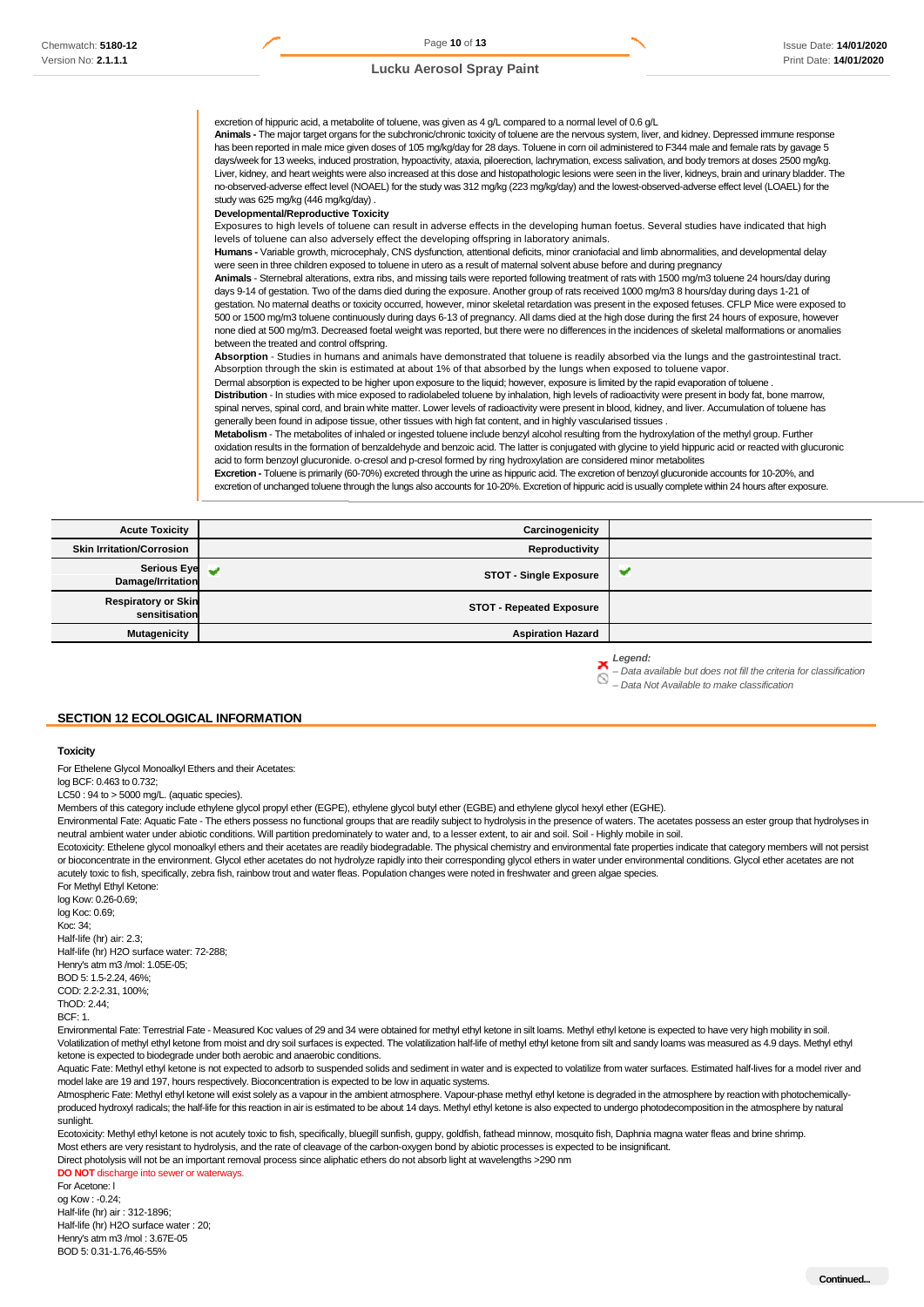Page **11** of **13** Issue Date: **14/01/2020**  Print Date: **14/01/2020**

#### **Lucku Aerosol Spray Paint**

#### COD: 1.12-2.07 ThOD: 2.2BCF: 0.69.

Environmental Fate: The relatively long half-life allows acetone to be transported long distances from its emission source.

Atmospheric Fate: Acetone preferentially locates in the air compartment when released to the environment. In air, acetone is lost by photolysis and reaction with photochemically produced hydroxyl radicals; the estimated half-life of these combined processes is about 22 days. Air Quality Standards: none available.

Terrestrial Fate: Very little acetone is expected to reside in soil, biota, or suspended solids and has low propensity for soil absorption and a high preference for moving through the soil and into the ground water. Acetone released to soil volatilizes although some may leach into the ground where it rapidly biodegrades. Soil Guidelines: none available. Aquatic Fate: A substantial amount of acetone can also be found in water. Acetone is highly soluble and slightly persistent in water, with a half-life of about 20 hours Drinking Water Standard: none available.

Ecotoxicity: Acetone does not concentrate in the food chain, is minimally toxic to aquatic life and is considered to be readily biodegradable. Testing shows that acetone exhibits a low order of toxicity for brook trout, fathead minnow, Japanese quail, ring-neck pheasant and water fleas. Low toxicity for aquatic invertebrates. For aquatic plants, NOEC: 5400-7500 mg/L. Acetone vapours were shown to be relatively toxic to flour beetle and flour moths and their eggs. The direct application of acetone liquid to the body of the insects or surface of the eggs did not, however, cause any mortality. The ability of acetone to inhibit cell multiplication has been examined in a wide variety of microorganisms. Mild to moderate toxicity occurred in bacteria exposed to acetone for 6-4 days however, overall data indicates a low degree of toxicity for acetone. The only exception to these findings was the results obtained with the flagellated protozoa (Entosiphon sulcatum).

#### **Persistence and degradability**

| Ingredient            | Persistence: Water/Soil     | Persistence: Air                   |
|-----------------------|-----------------------------|------------------------------------|
| methyl ethyl ketone   | LOW (Half-life $= 14$ days) | LOW (Half-life = $26.75$ days)     |
| acetone               | LOW (Half-life $= 14$ days) | MEDIUM (Half-life = $116.25$ days) |
| 2-ethoxyethyl acetate | LOW                         | LOW                                |
| toluene               | LOW (Half-life $= 28$ days) | LOW (Half-life $=$ 4.33 days)      |
| dimethyl ether        | LOW.                        | LOW                                |

# **Bioaccumulative potential**

| Ingredient            | <b>Bioaccumulation</b>   |
|-----------------------|--------------------------|
| methyl ethyl ketone   | LOW (LogKOW = $0.29$ )   |
| acetone               | $LOW (BCF = 69)$         |
| 2-ethoxyethyl acetate | LOW (LogKOW = $0.5898$ ) |
| toluene               | $LOW (BCF = 90)$         |
| dimethyl ether        | LOW (LogKOW = $0.1$ )    |
|                       |                          |

### **Mobility in soil**

| Ingredient            | <b>Mobility</b>        |
|-----------------------|------------------------|
| methyl ethyl ketone   | $MEDIUM (KOC = 3.827)$ |
| acetone               | $HIGH (KOC = 1.981)$   |
| 2-ethoxyethyl acetate | $MEDIUM (KOC = 2.093)$ |
| toluene               | LOW ( $KOC = 268$ )    |
| dimethyl ether        | $HIGH (KOC = 1.292)$   |
|                       |                        |

# **SECTION 13 DISPOSAL CONSIDERATIONS**

#### **Waste treatment methods**

|                                        | Legislation addressing waste disposal requirements may differ by country, state and/ or territory. Each user must refer to laws operating in their area. In some<br>areas, certain wastes must be tracked                                                                                                                                                                      |
|----------------------------------------|--------------------------------------------------------------------------------------------------------------------------------------------------------------------------------------------------------------------------------------------------------------------------------------------------------------------------------------------------------------------------------|
|                                        | . A Hierarchy of Controls seems to be common - the user should investigate:                                                                                                                                                                                                                                                                                                    |
|                                        | Reduction                                                                                                                                                                                                                                                                                                                                                                      |
|                                        | Reuse                                                                                                                                                                                                                                                                                                                                                                          |
|                                        | $\mathsf{Rec}$ ycling                                                                                                                                                                                                                                                                                                                                                          |
|                                        | Disposal (if all else fails)                                                                                                                                                                                                                                                                                                                                                   |
|                                        | This material may be recycled if unused, or if it has not been contaminated so as to make it unsuitable for its intended use. If it has been contaminated, it may                                                                                                                                                                                                              |
| <b>Product / Packaging</b><br>disposal | be<br>possible to reclaim the product by filtration, distillation or some other means. Shelf life considerations should also be applied in making decisions of this type.<br>Note that properties of a material may change in use, and recycling or reuse may not always be appropriate.<br><b>DO NOT</b> allow wash water from cleaning or process equipment to enter drains. |
|                                        | It may be necessary to collect a wash water for treatment before disposal.                                                                                                                                                                                                                                                                                                     |
|                                        | In all cases disposal to sewer may be subject to local laws and regulations and these should be considered first.                                                                                                                                                                                                                                                              |
|                                        | Where in doubt contact the responsible authority.                                                                                                                                                                                                                                                                                                                              |
|                                        | Consult State Land Waste Management Authority for disposal.                                                                                                                                                                                                                                                                                                                    |
|                                        | Discharge contents of damaged aerosol cans at an approved site.                                                                                                                                                                                                                                                                                                                |
|                                        | Allow small quantities to evaporate.                                                                                                                                                                                                                                                                                                                                           |
|                                        | <b>DO NOT</b> incinerate or puncture aerosol cans.                                                                                                                                                                                                                                                                                                                             |
|                                        | Bury residues and emptied aerosol cans at an approved site.                                                                                                                                                                                                                                                                                                                    |

#### **SECTION 14 TRANSPORT INFORMATION**

**Labels Required Marine Pollutant**  N O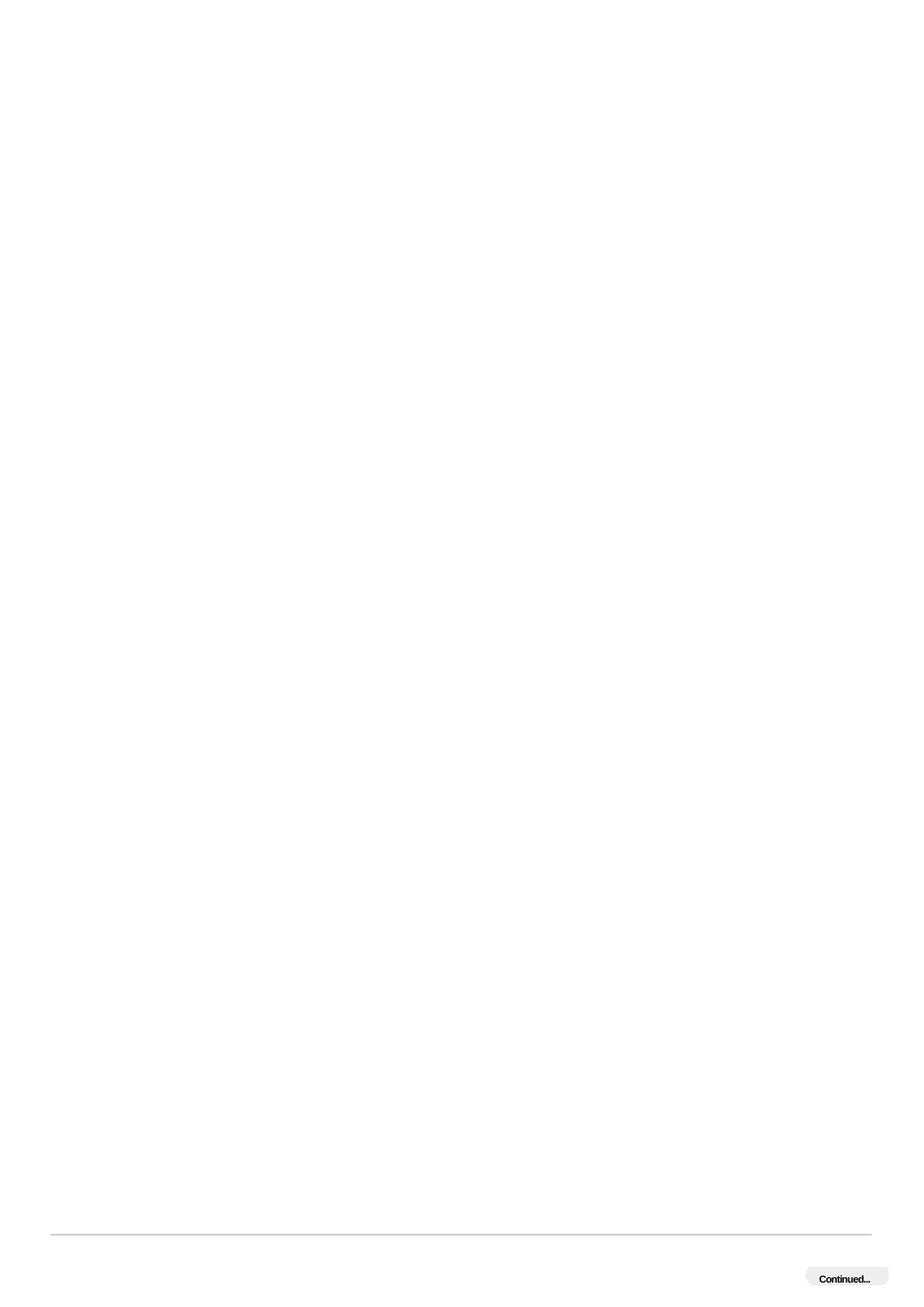# **Land transport (UN)**

| <b>UN number</b>             | 1950                                                                        |  |  |
|------------------------------|-----------------------------------------------------------------------------|--|--|
| Packing group                | Not Applicable                                                              |  |  |
| UN proper shipping name      | <b>AEROSOLS</b>                                                             |  |  |
| <b>Environmental hazard</b>  | No relevant data                                                            |  |  |
| Transport hazard class(es)   | 2.1<br>Class<br>Subrisk<br>Not Applicable                                   |  |  |
| Special precautions for user | Special provisions<br>63;190;277;327;344<br>See; SP 277<br>Limited quantity |  |  |

#### **Air transport (ICAO-IATA / DGR)**

| UN number                    | 1950                                                             |                              |
|------------------------------|------------------------------------------------------------------|------------------------------|
| Packing group                | Not Applicable                                                   |                              |
| UN proper shipping name      | Aerosols, flammable; Aerosols, flammable (engine starting fluid) |                              |
| <b>Environmental hazard</b>  | No relevant data                                                 |                              |
| Transport hazard class(es)   | <b>ICAO/IATA Class</b><br>2.1                                    |                              |
|                              | ICAO / IATA Subrisk<br>Not Applicable                            |                              |
|                              | <b>ERG Code</b><br>10L                                           |                              |
|                              |                                                                  |                              |
|                              | Special provisions                                               | A145A167A802; A1A145A167A802 |
|                              | Cargo Only Packing Instructions                                  | 203                          |
|                              | Cargo Only Maximum Qty / Pack                                    | 150 kg                       |
| Special precautions for user | Passenger and Cargo Packing Instructions                         | 203; Forbidden               |
|                              | Passenger and Cargo Maximum Qty / Pack                           | 75 kg; Forbidden             |
|                              | Passenger and Cargo Limited Quantity Packing Instructions        | Y203; Forbidden              |

# **Sea transport (IMDG-Code / GGVSee)**

| UN number                    | 1950                                                                 |                                                    |  |
|------------------------------|----------------------------------------------------------------------|----------------------------------------------------|--|
| Packing group                | Not Applicable                                                       |                                                    |  |
| UN proper shipping name      | <b>AEROSOLS</b>                                                      |                                                    |  |
| <b>Environmental hazard</b>  | Not Applicable                                                       |                                                    |  |
| Transport hazard class(es)   | <b>IMDG Class</b><br><b>IMDG Subrisk</b>                             | 2.1<br>Not Applicable                              |  |
| Special precautions for user | <b>EMS Number</b><br>Special provisions<br><b>Limited Quantities</b> | $F-D$ , S-U<br>63 190 277 327 344 959<br>See SP277 |  |

# **Transport in bulk according to Annex II of MARPOL 73 / 78 and the IBC code**

| Source                                                                                | Ingredient            | <b>Pollution Category</b> |
|---------------------------------------------------------------------------------------|-----------------------|---------------------------|
| IMO MARPOL 73/78 (Annex<br>II) - List of Noxious Liquid<br>Substances Carried in Bulk | methyl ethyl ketone   | ∠                         |
| IMO MARPOL 73/78 (Annex<br>II) - List of Noxious Liquid<br>Substances Carried in Bulk | 2-ethoxyethyl acetate | $\checkmark$              |
| IMO MARPOL 73/78 (Annex<br>II) - List of Noxious Liquid<br>Substances Carried in Bulk | toluene               | $\checkmark$              |

# **SECTION 15 REGULATORY INFORMATION**

**Safety, health and environmental regulations / legislation specific for the substance or mixture** 

# **METHYL ETHYL KETONE(78-93-3) IS FOUND ON THE FOLLOWING REGULATORY LISTS**

Singapore Permissible Exposure Limits of Toxic Substances

# **ACETONE(67-64-1) IS FOUND ON THE FOLLOWING REGULATORY LISTS**  Singapore Permissible Exposure Limits of Toxic Substances

**2-ETHOXYETHYL ACETATE(111-15-9) IS FOUND ON THE FOLLOWING REGULATORY LISTS**